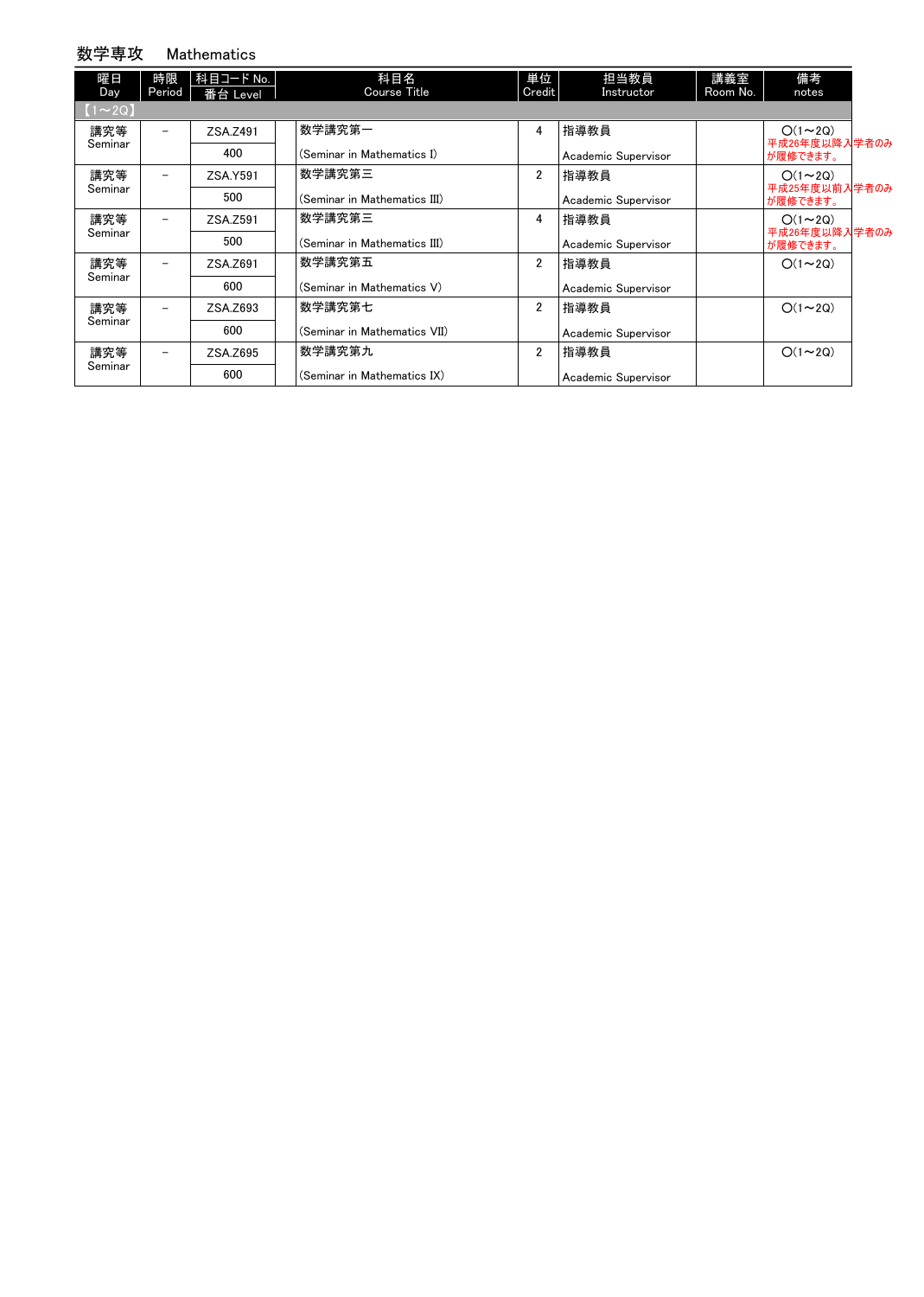#### 基礎物理学専攻 Fundamental Physics

| 曜日<br>Day     | 時限<br>Period             | 科目コード No.<br>番台 Level | 科目名<br><b>Course Title</b>            | 単位<br>Credit   | 担当教員<br>Instructor  | 講義室<br>Room No. | 備考<br>notes   |
|---------------|--------------------------|-----------------------|---------------------------------------|----------------|---------------------|-----------------|---------------|
| $[1 \sim 2Q]$ |                          |                       |                                       |                |                     |                 |               |
| 講究等           | $\overline{\phantom{a}}$ | ZSB.Z491              | 基礎物理学講究第一                             |                | 指導教員                |                 | $O(1\sim 2Q)$ |
| Seminar       |                          | 400                   | (Seminars in Fundamental Physics I)   |                | Academic Supervisor |                 |               |
| 講究等           | $\overline{\phantom{a}}$ | ZSB.Z591              | 基礎物理学講究第三                             |                | 指導教員                |                 | $O(1\sim 2Q)$ |
| Seminar       |                          | 500                   | (Seminars in Fundamental Physics III) |                | Academic Supervisor |                 |               |
| 講究等           | $\overline{\phantom{a}}$ | ZSB.Z691              | 基礎物理学講究第五                             | 2              | 指導教員                |                 | $O(1\sim 2Q)$ |
| Seminar       |                          | 600                   | (Seminars in Fundamental Physics V)   |                | Academic Supervisor |                 |               |
| 講究等           |                          | ZSB.Z693              | 基礎物理学講究第七                             | $\overline{2}$ | 指導教員                |                 | $O(1\sim 2Q)$ |
| Seminar       |                          | 600                   | (Seminars in Fundamental Physics VII) |                | Academic Supervisor |                 |               |
| 講究等           |                          | ZSB.Z695              | 基礎物理学講究第九                             | $\overline{2}$ | 指導教員                |                 | $O(1\sim 2Q)$ |
| Seminar       |                          | 600                   | (Seminars in Fundamental Physics IX)  |                | Academic Supervisor |                 |               |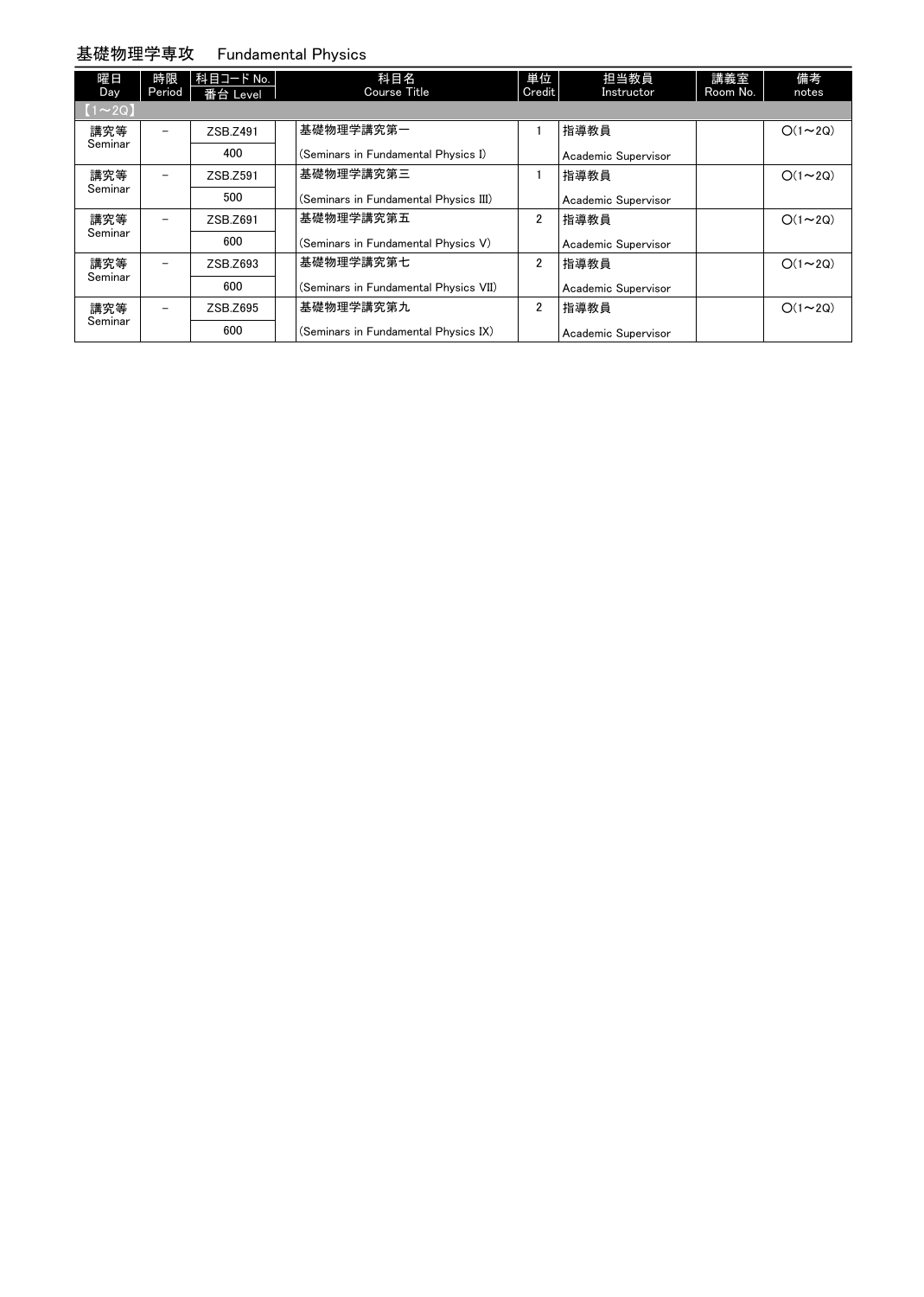#### 物性物理学専攻 Condensed Matter Physics

| 曜日<br>Day     | 時限<br>Period             | 科目コード No.<br>番台 Level | 科目名<br><b>Course Title</b> | 単位<br>Credit   | 担当教員<br>Instructor  | 講義室<br>Room No. | 備考<br>notes   |
|---------------|--------------------------|-----------------------|----------------------------|----------------|---------------------|-----------------|---------------|
| $[1 \sim 2Q]$ |                          |                       |                            |                |                     |                 |               |
| 講究等           | $\overline{\phantom{a}}$ | ZSC.Z491              | 物性物理学講究第一                  |                | 指導教員                |                 | $O(1\sim 2Q)$ |
| Seminar       |                          | 400                   | (Seminars in Physics I)    |                | Academic Supervisor |                 |               |
| 講究等           | $\overline{\phantom{a}}$ | ZSC.Z591              | 物性物理学講究第三                  |                | 指導教員                |                 | $O(1\sim 2Q)$ |
| Seminar       |                          | 500                   | (Seminars in Physics III)  |                | Academic Supervisor |                 |               |
| 講究等           | $\overline{\phantom{a}}$ | ZSC.Z691              | 物性物理学講究第五                  | $\overline{2}$ | 指導教員                |                 | $O(1\sim 2Q)$ |
| Seminar       |                          | 600                   | (Seminars in Physics V)    |                | Academic Supervisor |                 |               |
| 講究等           |                          | ZSC.Z693              | 物性物理学講究第七                  | $\overline{2}$ | 指導教員                |                 | $O(1\sim 2Q)$ |
| Seminar       |                          | 600                   | (Seminars in Physics VII)  |                | Academic Supervisor |                 |               |
| 講究等           | $\overline{\phantom{m}}$ | ZSC.Z695              | 物性物理学講究第九                  | $\overline{2}$ | 指導教員                |                 | $O(1\sim 2Q)$ |
| Seminar       |                          | 600                   | (Seminars in Physics IX)   |                | Academic Supervisor |                 |               |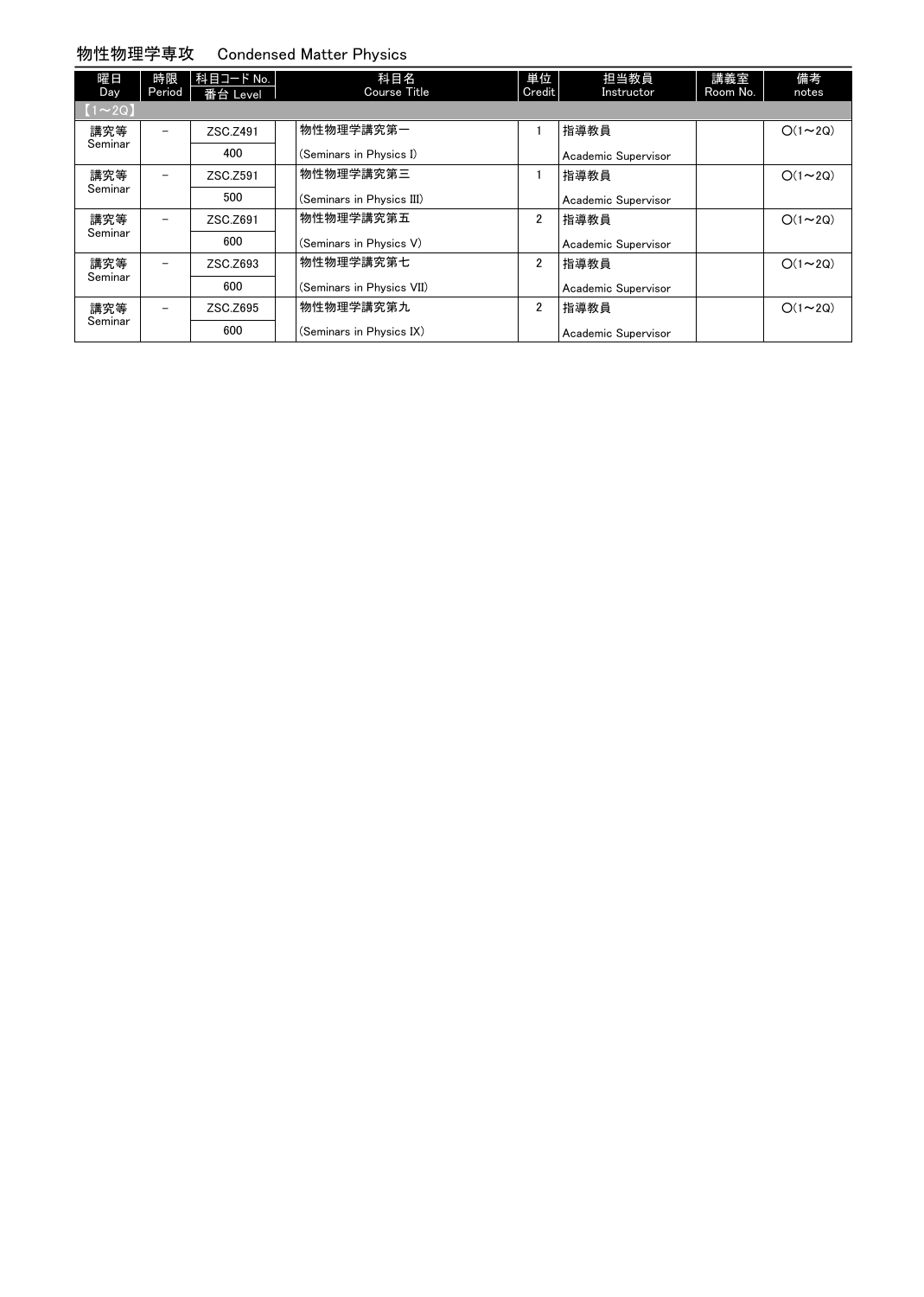### 化学専攻 Chemistry

| 曜日<br>Day      | 時限<br>Period | 科目コード No.<br>番台 Level | 科目名<br><b>Course Title</b>                                          | 単位<br>Credit   | 担当教員<br>Instructor                      | 講義室<br>Room No. | 備考<br>notes   |
|----------------|--------------|-----------------------|---------------------------------------------------------------------|----------------|-----------------------------------------|-----------------|---------------|
| $(1\sim 2Q)$   |              |                       |                                                                     |                |                                         |                 |               |
| 集中講義           | -            | ZSD.A432              | 計測機器演習第二                                                            | 1              | 植草 秀裕<br>前田 和彦 ほか                       |                 | $O(1\sim 2Q)$ |
| 等<br>Intensive |              | 400                   | (Practical Exercises for Advanced<br>Instrumental Measurements II)  |                | Uekusa Hidehiro<br>Maeda Kazuhiko et al |                 |               |
| 集中講義           |              | ZSD.A433              | 計測機器演習第三                                                            | 1              | 大森 建<br>エ藤 史貴ほか                         |                 | $O(1\sim 2Q)$ |
| 等<br>Intensive |              | 400                   | (Practical Exercises for Advanced<br>Instrumental Measurements III) |                | Ohmori Ken<br>Kudo Fumitaka et al       |                 |               |
| 講究等            |              | ZSD.Z491              | 化学講究第一                                                              | 1              | 指導教員                                    |                 | $O(1\sim 2Q)$ |
| Seminar        |              | 400                   | (Seminar in Chemistry I)                                            |                | Academic Supervisor                     |                 |               |
| 講究等            |              | ZSD.Z591              | 化学講究第三                                                              | 1              | 指導教員                                    |                 | $O(1\sim 2Q)$ |
| Seminar        |              | 500                   | (Seminar in Chemistry III)                                          |                | Academic Supervisor                     |                 |               |
| 講究等            |              | ZSD.Z691              | 化学講究第五                                                              | 2              | 指導教員                                    |                 | $O(1\sim 2Q)$ |
| Seminar        |              | 600                   | (Seminar in Chemistry V)                                            |                | Academic Supervisor                     |                 |               |
| 講究等            |              | ZSD.Z693              | 化学講究第七                                                              | $\overline{2}$ | 指導教員                                    |                 | $O(1\sim 2Q)$ |
| Seminar        |              | 600                   | (Seminar in Chemistry VII)                                          |                | Academic Supervisor                     |                 |               |
| 講究等            |              | ZSD.Z695              | 化学講究第九                                                              | $\overline{2}$ | 指導教員                                    |                 | $O(1\sim 2Q)$ |
| Seminar        |              | 600                   | (Seminar in Chemistry IX)                                           |                | Academic Supervisor                     |                 |               |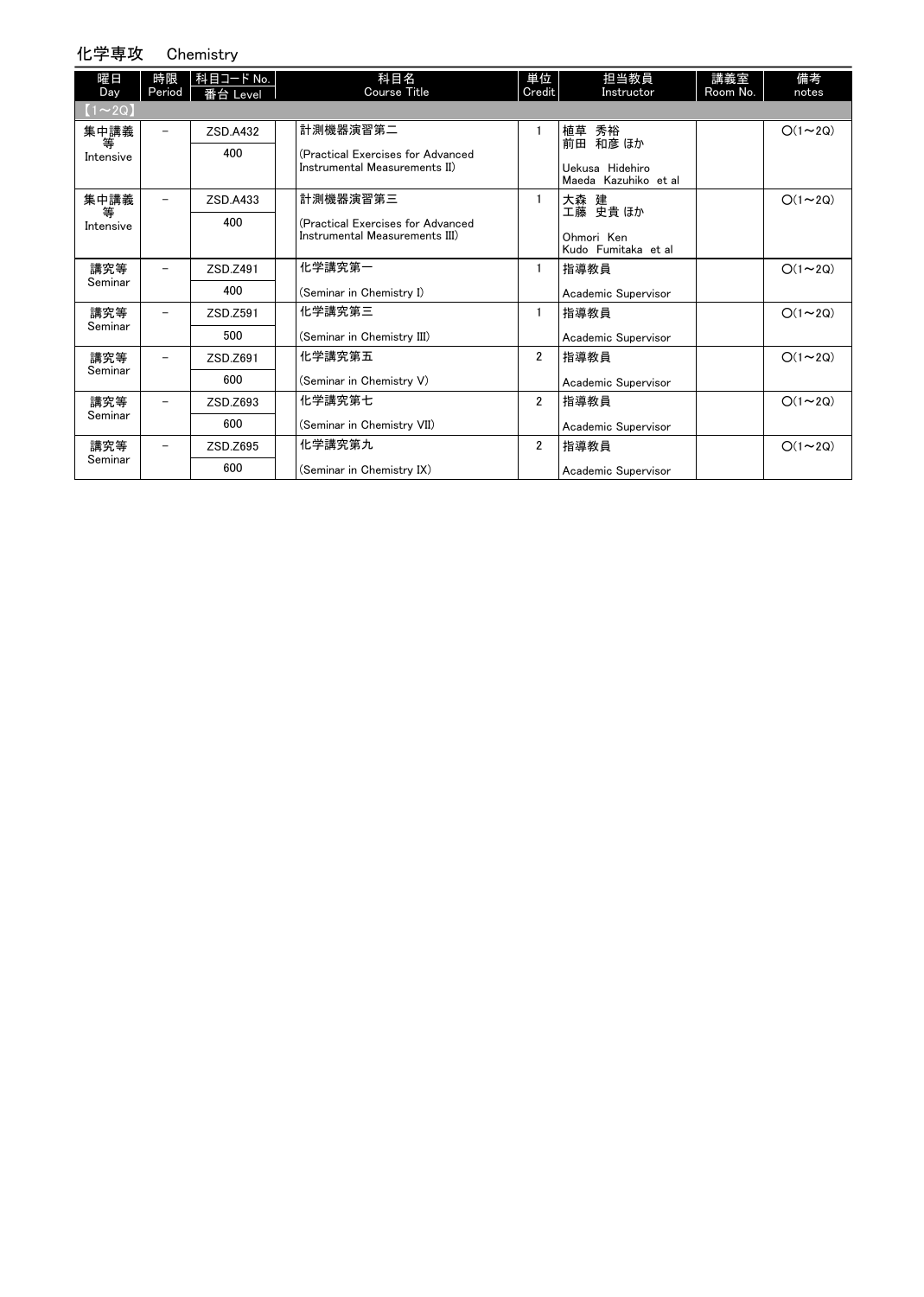# 地球惑星科学専攻 Earth and Planetary Sciences

| 曜日<br>Day    | 時限<br>Period | 科目コード No.<br>番台 Level | 科目名<br>Course Title                             | 単位<br>Credit   | 担当教員<br>Instructor  | 講義室<br>Room No. | 備考<br>notes   |
|--------------|--------------|-----------------------|-------------------------------------------------|----------------|---------------------|-----------------|---------------|
| $(1\sim 2Q)$ |              |                       |                                                 |                |                     |                 |               |
| 講究等          |              | ZSE.E491              | 地球惑星科学特別演習1                                     | $\overline{2}$ | 各教員                 |                 | $O(1\sim 2Q)$ |
| Seminar      |              | 400                   | (Exercise in Earth and Planetary<br>Sciences 1) |                | Academic Supervisor |                 |               |
| 講究等          |              | ZSE.Z491              | 地球惑星科学講究1                                       | $\overline{2}$ | 各教員                 |                 | $O(1\sim 2Q)$ |
| Seminar      |              | 400                   | (Seminar in Earth and Planetary Sciences        |                | Academic Supervisor |                 |               |
| 講究等          |              | ZSE.E591              | 地球惑星科学特別演習3                                     | $\overline{2}$ | 各教員                 |                 | $O(1\sim 2Q)$ |
| Seminar      |              | 500                   | (Exercise in Earth and Planetary<br>Sciences 3) |                | Academic Supervisor |                 |               |
| 講究等          |              | ZSE.Z591              | 地球惑星科学講究3                                       | $\overline{2}$ | 各教員                 |                 | $O(1\sim 2Q)$ |
| Seminar      |              | 500                   | (Seminar in Earth and Planetary Sciences<br>3)  |                | Academic Supervisor |                 |               |
| 講究等          |              | ZSE.E691              | 地球惑星科学特別演習5                                     | $\overline{2}$ | 各教員                 |                 | $O(1\sim 2Q)$ |
| Seminar      |              | 600                   | (Exercise in Earth and Planetary<br>Sciences 5) |                | Academic Supervisor |                 |               |
| 講究等          |              | ZSE.E693              | 地球惑星科学特別演習7                                     | $\overline{2}$ | 各教員                 |                 | $O(1\sim 2Q)$ |
| Seminar      |              | 600                   | (Exercise in Earth and Planetary<br>Sciences 7) |                | Academic Supervisor |                 |               |
| 講究等          |              | ZSE.E695              | 地球惑星科学特別演習9                                     | $\overline{2}$ | 各教員                 |                 | $O(1\sim 2Q)$ |
| Seminar      |              | 600                   | (Exercise in Earth and Planetary<br>Sciences 9) |                | Academic Supervisor |                 |               |
| 講究等          |              | ZSE.Z691              | 地球惑星科学講究5                                       | $\overline{2}$ | 各教員                 |                 | $O(1\sim 2Q)$ |
| Seminar      |              | 600                   | (Seminar in Earth and Planetary Sciences<br>5)  |                | Academic Supervisor |                 |               |
| 講究等          |              | ZSE.Z693              | 地球惑星科学講究7                                       | $\overline{2}$ | 各教員                 |                 | $O(1\sim 2Q)$ |
| Seminar      |              | 600                   | (Seminar in Earth and Planetary Sciences<br>7)  |                | Academic Supervisor |                 |               |
| 講究等          |              | ZSE.Z695              | 地球惑星科学講究9                                       | $\overline{2}$ | 各教員                 |                 | $O(1\sim 2Q)$ |
| Seminar      |              | 600                   | (Seminar in Earth and Planetary Sciences<br>9)  |                | Academic Supervisor |                 |               |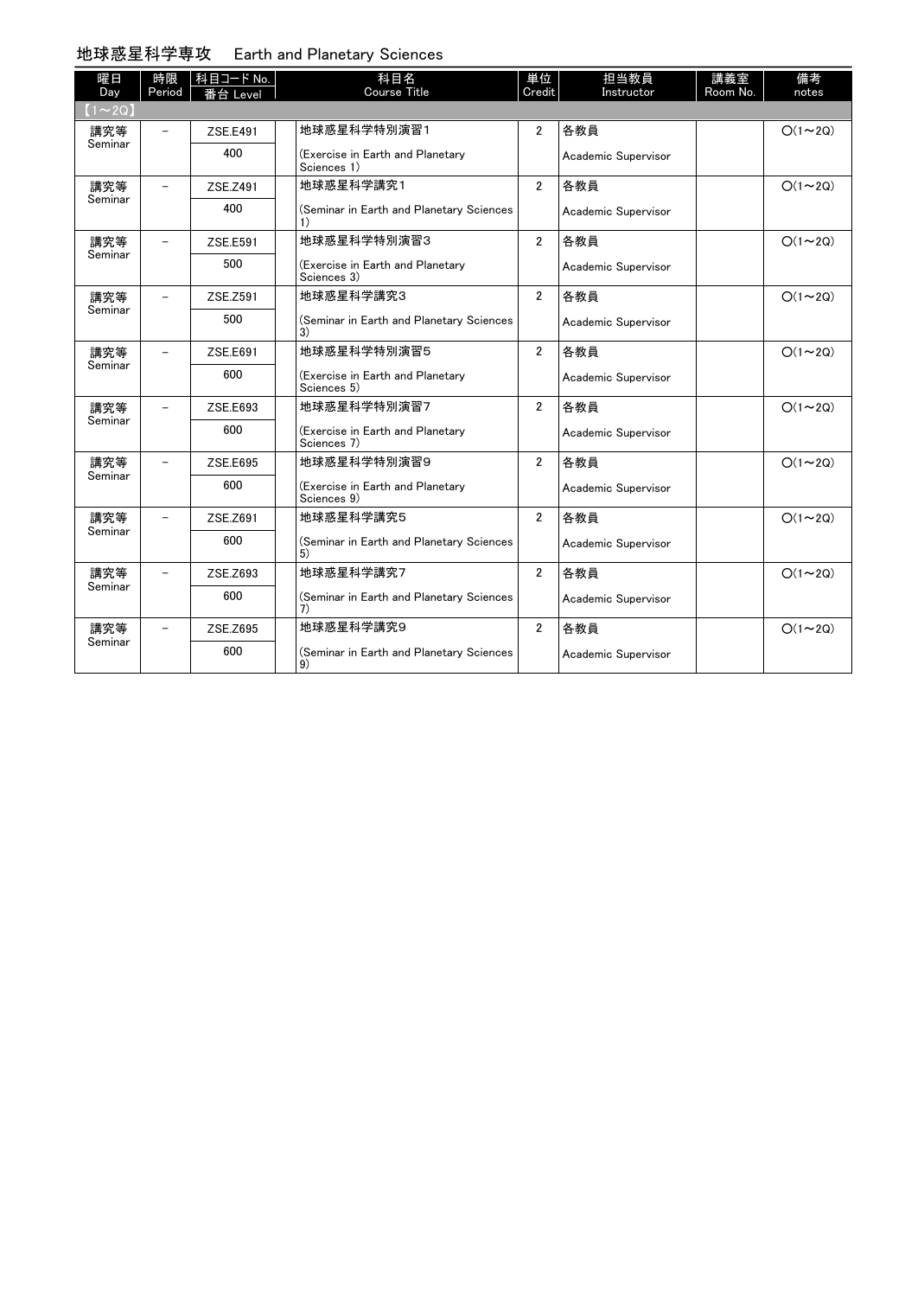## 物質科学専攻 Chemistry and Materials Science

| 曜日<br>Day      | 時限<br>Period | 科目コード No.<br>番台 Level | 科目名<br><b>Course Title</b>                                | 単位<br>Credit   | 担当教員<br>Instructor  | 講義室<br>Room No. | 備考<br>notes   |
|----------------|--------------|-----------------------|-----------------------------------------------------------|----------------|---------------------|-----------------|---------------|
| $(1\sim 2Q)$   |              |                       |                                                           |                |                     |                 |               |
| 講究等<br>Seminar |              | ZSF.A401              | 物質学研究スキル第一                                                | 1              | 指導教員                |                 | $O(1\sim 2Q)$ |
|                |              | 400                   | (Research Skills in Chemistry and<br>Materials Science I) |                | Academic Supervisor |                 |               |
| 講究等            |              | ZSF.Z491              | 物質学講究第一                                                   | 1              | 指導教員                |                 | $O(1\sim 2Q)$ |
| Seminar        |              | 400                   | (Seminar in Chemistry and Materials<br>Science I)         |                | Academic Supervisor |                 |               |
| 講究等            |              | ZSF.Z591              | 物質学講究第三                                                   | $\mathbf{1}$   | 指導教員                |                 | $O(1\sim 2Q)$ |
| Seminar        |              | 500                   | (Seminar in Chemistry and Materials<br>Science III)       |                | Academic Supervisor |                 |               |
| 講究等            |              | ZSF.Z691              | 物質学講究第五                                                   | $\overline{2}$ | 指導教員                |                 | $O(1\sim 2Q)$ |
| Seminar        |              | 600                   | (Seminar in Chemistry and Materials<br>Science V)         |                | Academic Supervisor |                 |               |
| 講究等            |              | ZSF.Z693              | 物質学講究第七                                                   | $\overline{2}$ | 指導教員                |                 | $O(1\sim 2Q)$ |
| Seminar        |              | 600                   | (Seminar in Chemistry and Materials<br>Science VII)       |                | Academic Supervisor |                 |               |
| 講究等            |              | ZSF.Z695              | 物質学講究第九                                                   | $\overline{2}$ | 指導教員                |                 | $O(1\sim 2Q)$ |
| Seminar        |              | 600                   | (Seminar in Chemistry and Materials<br>Science IX)        |                | Academic Supervisor |                 |               |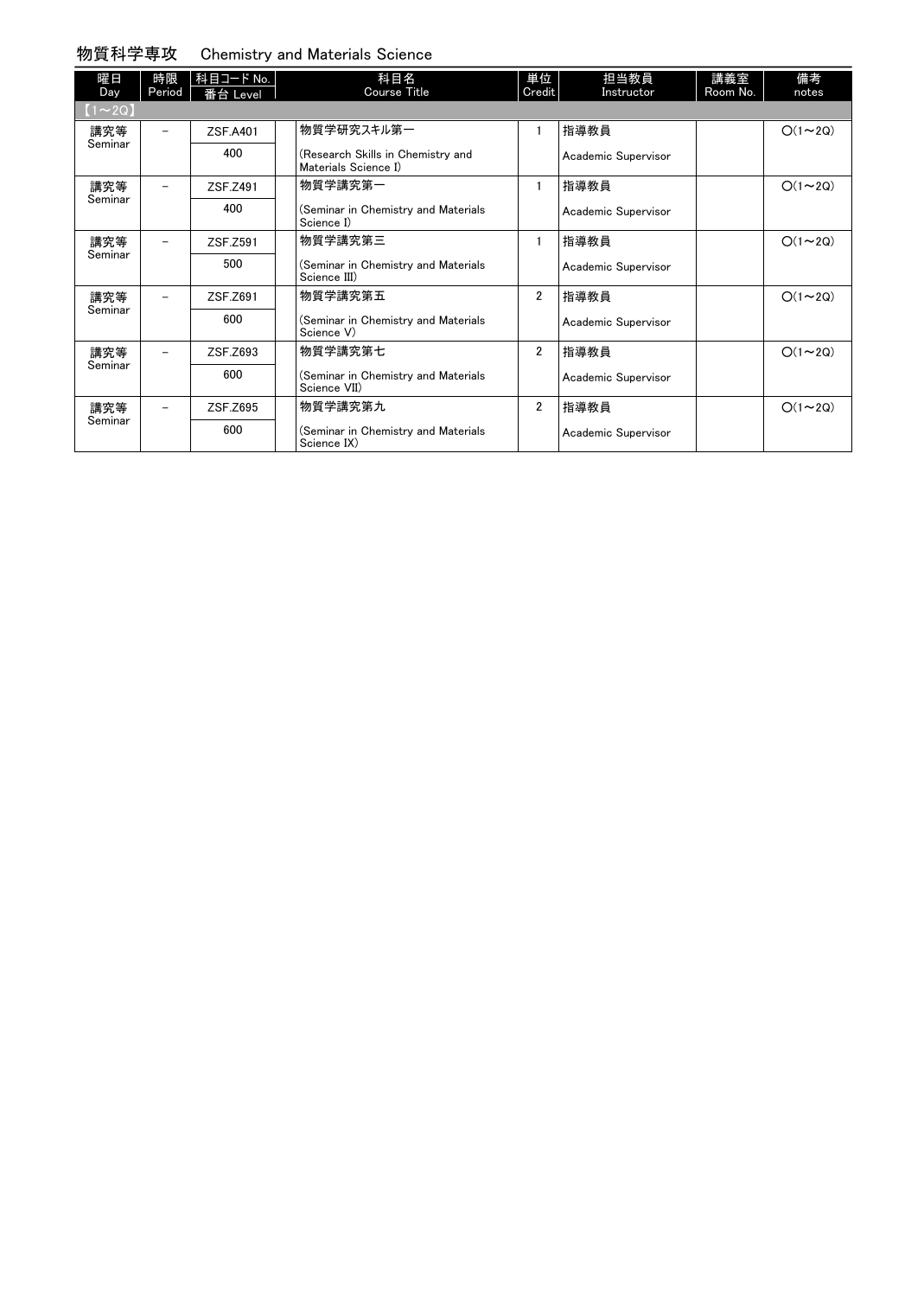## 材料工学専攻 Metallurgy and Ceramics Science

| 曜日<br>Day     | 時限<br>Period             | 科目コード No.<br>番台 Level | 科目名<br>Course Title                                  | 単位<br>Credit   | 担当教員<br>Instructor  | 講義室<br>Room No. | 備考<br>notes   |
|---------------|--------------------------|-----------------------|------------------------------------------------------|----------------|---------------------|-----------------|---------------|
| $[1 \sim 2Q]$ |                          |                       |                                                      |                |                     |                 |               |
| 講究等           | $\qquad \qquad -$        | ZSG.Z491              | 材料エ学講究第一                                             |                | 指導教員                |                 | $O(1\sim 2Q)$ |
| Seminar       |                          | 400                   | (Seminar in Materials Science and<br>Technology I)   |                | Academic Supervisor |                 |               |
| 講究等           |                          | ZSG.Z591              | 材料エ学講究第三                                             |                | 指導教員                |                 | $O(1\sim 2Q)$ |
| Seminar       |                          | 500                   | (Seminar in Materials Science and<br>Technology III) |                | Academic Supervisor |                 |               |
| 講究等           |                          | ZSG.Z691              | 材料工学講究第五                                             | $\overline{2}$ | 指導教員                |                 | $O(1\sim 2Q)$ |
| Seminar       |                          | 600                   | (Seminar in Materials Science and<br>Technology V)   |                | Academic Supervisor |                 |               |
| 講究等           | $\qquad \qquad -$        | ZSG.Z693              | 材料工学講究第七                                             | $\overline{2}$ | 指導教員                |                 | $O(1\sim 2Q)$ |
| Seminar       |                          | 600                   | (Seminar in Materials Science and<br>Technology VII) |                | Academic Supervisor |                 |               |
| 講究等           | $\overline{\phantom{0}}$ | ZSG.Z695              | 材料工学講究第九                                             | $\overline{2}$ | 指導教員                |                 | $O(1\sim 2Q)$ |
| Seminar       |                          | 600                   | (Seminar in Materials Science and<br>Technology IX)  |                | Academic Supervisor |                 |               |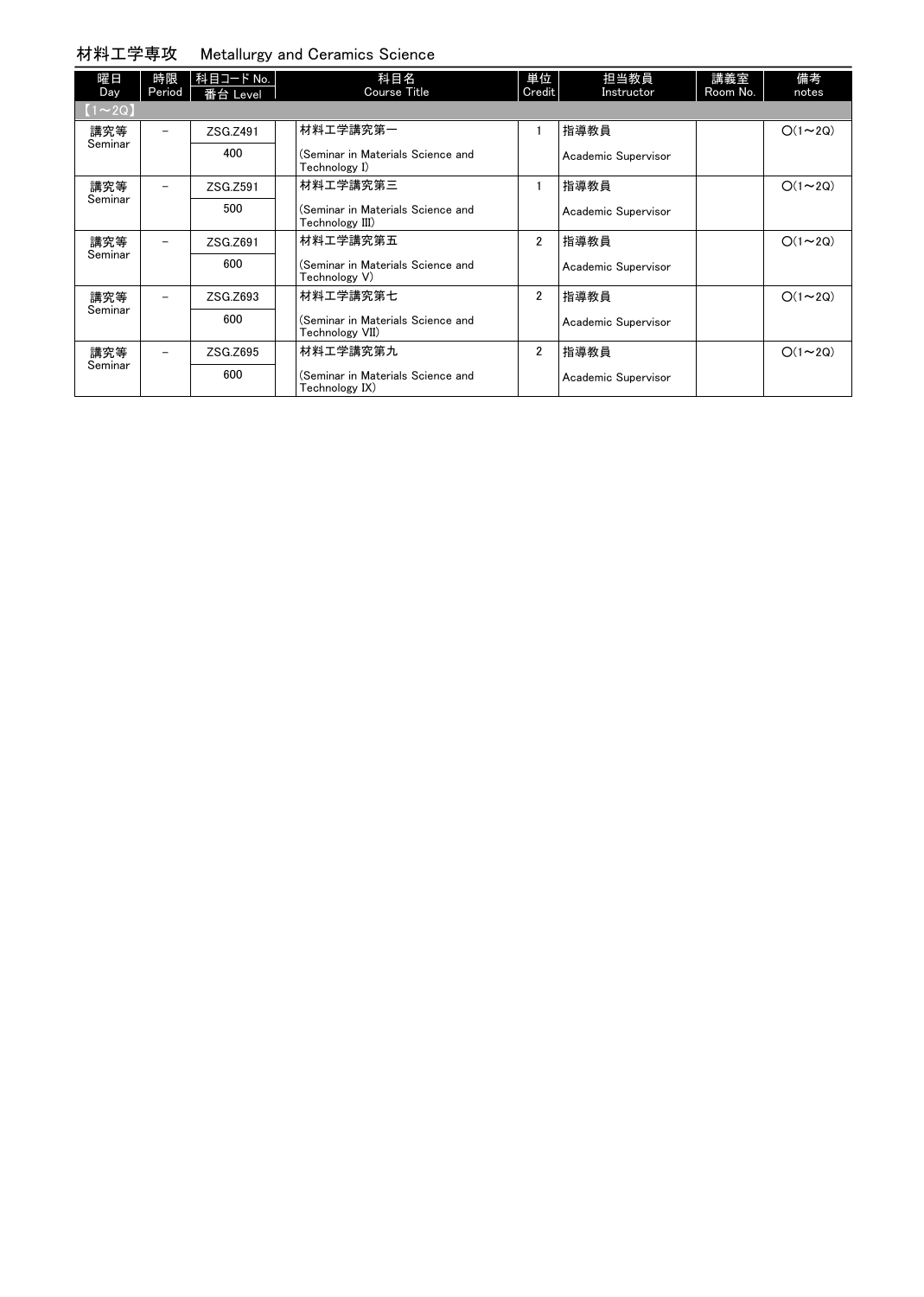### 有機・高分子物質専攻 Organic and Polymeric Materials

| 曜日<br>Day          | 時限<br>Period             | 科目コード No.<br>番台 Level | 科目名<br>Course Title                                         | 単位<br>Credit   | 担当教員<br>Instructor  | 講義室<br>Room No. | 備考<br>notes   |
|--------------------|--------------------------|-----------------------|-------------------------------------------------------------|----------------|---------------------|-----------------|---------------|
| $(1\sim 2Q)$       |                          |                       |                                                             |                |                     |                 |               |
| 未定                 | $\overline{\phantom{0}}$ | <b>ZSH.P581</b>       | 有機・高分子物質派遣プロジェクト第一                                          | 4              | 専攻長                 |                 | $O(1\sim 2Q)$ |
| To be<br>announced |                          | 500                   | (Organic and Polymeric Materials Off-<br>Campus Project 1)  |                | Chair               |                 |               |
| インターン              |                          | <b>ZSH.P481</b>       | 有機・高分子物質インターンシップ第一                                          | 1              | 専攻長                 |                 | $O(1\sim 2Q)$ |
| シップ<br>Internship  |                          | 400                   | (Internship on Organic and Polymeric<br>Materials)          |                | Chair               |                 |               |
| 講究等                |                          | <b>ZSH.P457</b>       | 有機・高分子物質研究スキル第一                                             | $\mathbf{1}$   | 指導教員                |                 | $O(1\sim 2Q)$ |
| Seminar            |                          | 400                   | (Research Skills on Organic and<br>Polymeric Materials I)   |                | Academic Supervisor |                 |               |
| 講究等                |                          | ZSH.Z491              | 有機 高分子物質講究第一                                                | $\mathbf{1}$   | 指導教員                |                 | $O(1\sim 2Q)$ |
| Seminar            |                          | 400                   | (Seminar in Organic and Polymeric<br>Materials I)           |                | Academic Supervisor |                 |               |
| 講究等                | -                        | <b>ZSH.P557</b>       | 有機・高分子物質研究スキル第三                                             | 1              | 指導教員                |                 | $O(1\sim 2Q)$ |
| Seminar            |                          | 500                   | (Research Skills on Organic and<br>Polymeric Materials III) |                | Academic Supervisor |                 |               |
| 講究等                |                          | <b>ZSH.Z591</b>       | 有機 高分子物質講究第三                                                | $\mathbf{1}$   | 指導教員                |                 | $O(1\sim 2Q)$ |
| Seminar            |                          | 500                   | (Seminar in Organic and Polymeric<br>Materials III)         |                | Academic Supervisor |                 |               |
| 講究等                | -                        | ZSH.Z691              | 有機·高分子物質講究第五                                                | $\overline{2}$ | 指導教員                |                 | $O(1\sim 2Q)$ |
| Seminar            |                          | 600                   | (Seminar in Organic and Polymeric<br>Materials V)           |                | Academic Supervisor |                 |               |
| 講究等                |                          | ZSH.Z693              | 有機 高分子物質講究第七                                                | $\overline{2}$ | 指導教員                |                 | $O(1\sim 2Q)$ |
| Seminar            |                          | 600                   | (Seminar in Organic and Polymeric<br>Materials VII)         |                | Academic Supervisor |                 |               |
| 講究等                |                          | ZSH.Z695              | 有機 高分子物質講究第九                                                | $\overline{2}$ | 指導教員                |                 | $O(1\sim 2Q)$ |
| Seminar            |                          | 600                   | (Seminar in Organic and Polymeric<br>Materials IX)          |                | Academic Supervisor |                 |               |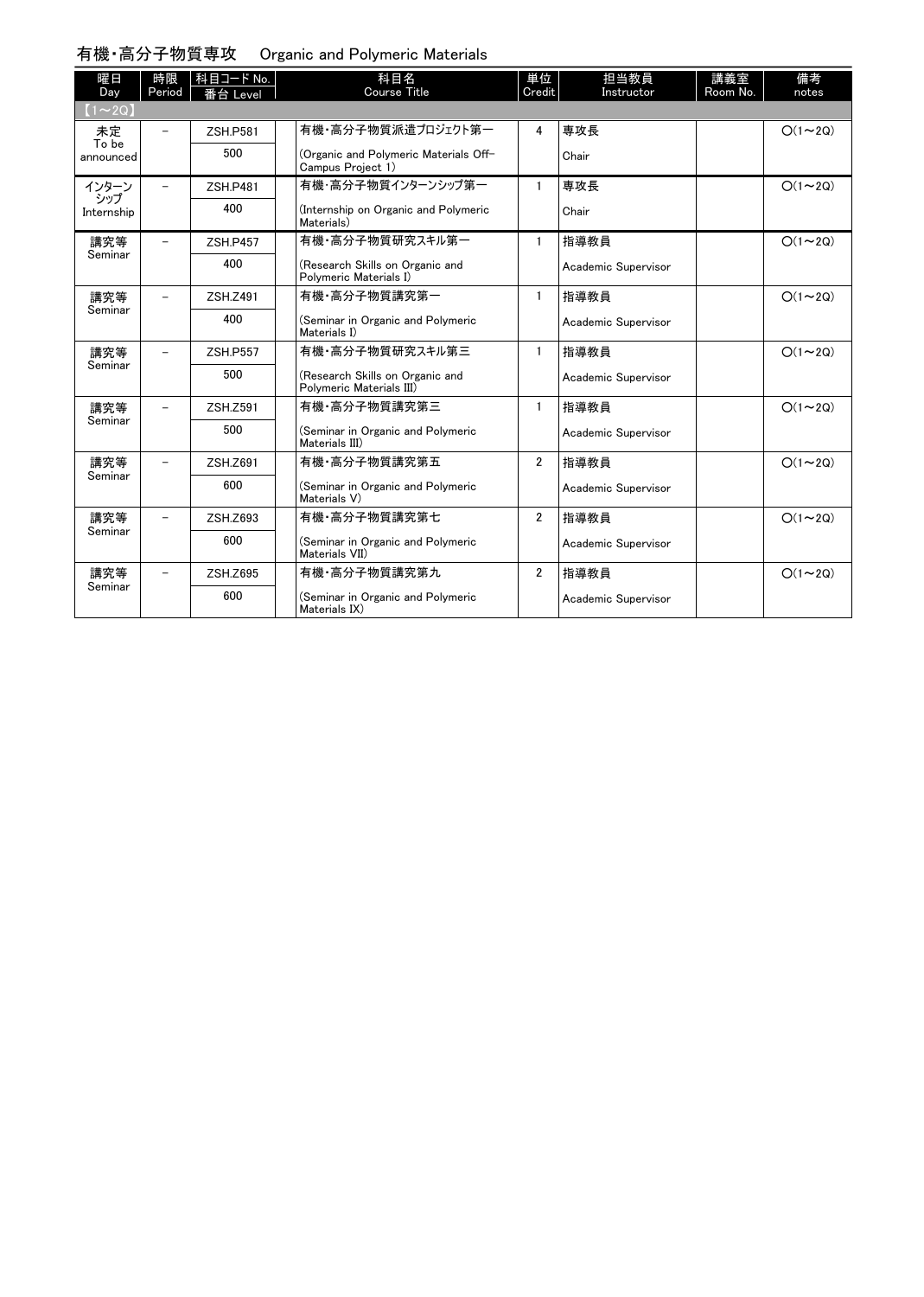#### 応用化学専攻 Applied Chemistry

| 曜日<br>Day          | 時限<br>Period | 科目コード No.<br>番台 Level | 科目名<br><b>Course Title</b>            | 単位<br>Credit   | 担当教員<br>Instructor  | 講義室<br>Room No. | 備考<br>notes   |
|--------------------|--------------|-----------------------|---------------------------------------|----------------|---------------------|-----------------|---------------|
| $(1\sim 2Q)$       |              |                       |                                       |                |                     |                 |               |
| 未定                 |              | ZSI.A611              | 応用化学派遣プロジェクト第一                        | 4              | 各教員                 |                 | $O(1\sim 2Q)$ |
| To be<br>announced |              | 600                   | (Applied Chemistry Off-Campus Project |                | Academic Supervisor |                 |               |
| 講究等                |              | ZSI.Z491              | 応用化学講究第一                              |                | 指導教員                |                 | $O(1\sim 2Q)$ |
| Seminar            |              | 400                   | (Seminar in Applied Chemistry I)      |                | Academic Supervisor |                 |               |
| 講究等                |              | ZSI.Z591              | 応用化学講究第三                              |                | 指導教員                |                 | $O(1\sim 2Q)$ |
| Seminar            |              | 500                   | (Seminar in Applied Chemistry III)    |                | Academic Supervisor |                 |               |
| 講究等                |              | ZSI.Z691              | 応用化学講究第五                              | $\overline{2}$ | 指導教員                |                 | $O(1\sim 2Q)$ |
| Seminar            |              | 600                   | (Seminar in Applied Chemistry V)      |                | Academic Supervisor |                 |               |
| 講究等                |              | ZSI.Z693              | 応用化学講究第七                              | $\overline{2}$ | 指導教員                |                 | $O(1\sim 2Q)$ |
| Seminar            |              | 600                   | (Seminar in Applied Chemistry VII)    |                | Academic Supervisor |                 |               |
| 講究等                |              | ZSI.Z695              | 応用化学講究第九                              | $\overline{2}$ | 指導教員                |                 | $O(1\sim 2Q)$ |
| Seminar            |              | 600                   | (Seminar in Applied Chemistry IX)     |                | Academic Supervisor |                 |               |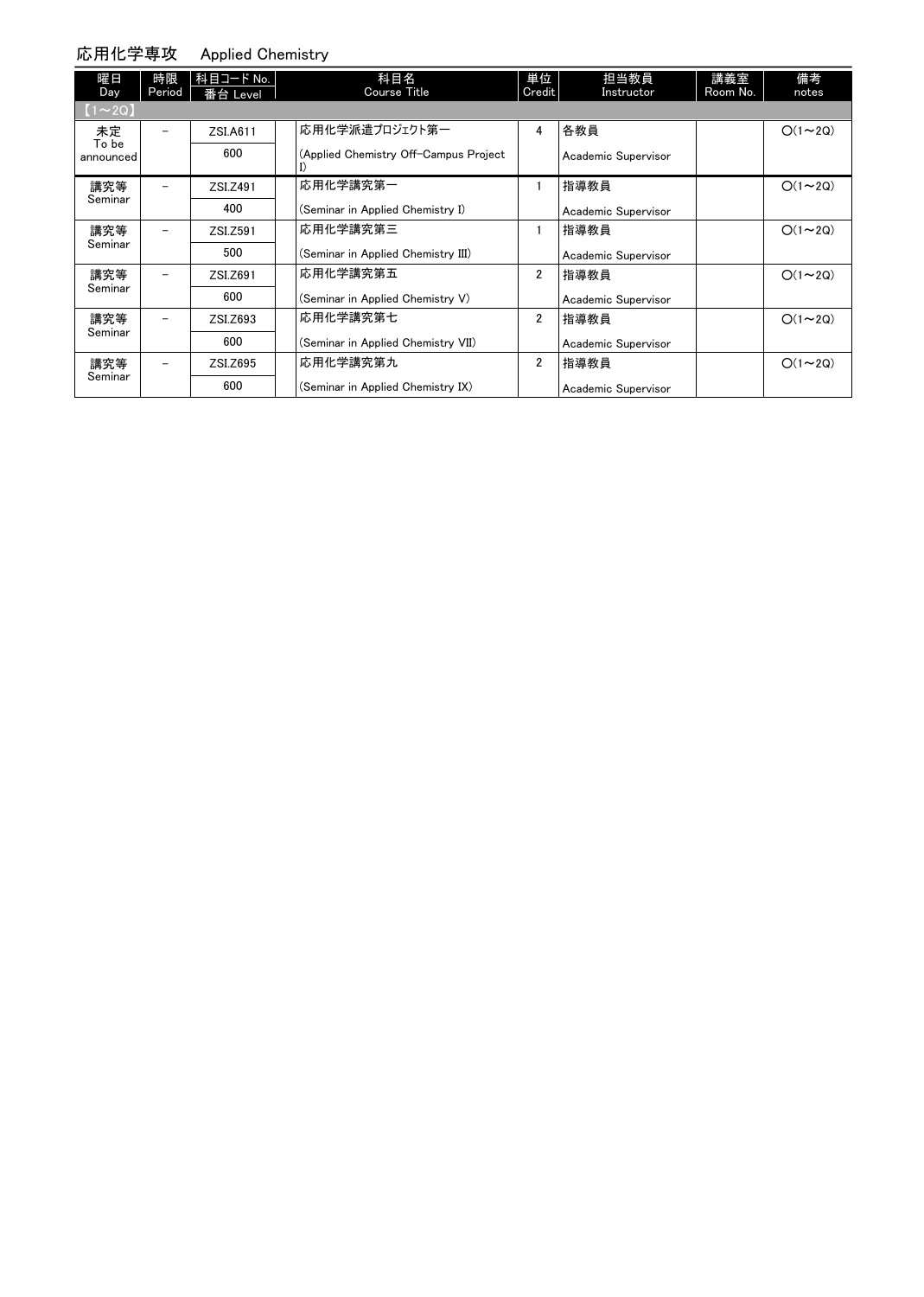## 化学工学専攻 Chemical Engineering

| 曜日<br>Day      | 時限<br>Period | 科目コード No.  <br>番台 Level | 科目名<br><b>Course Title</b>                     | 単位<br>Credit   | 担当教員<br>Instructor  | 講義室<br>Room No. | 備考<br>notes   |
|----------------|--------------|-------------------------|------------------------------------------------|----------------|---------------------|-----------------|---------------|
| $(1\sim 2Q)$   |              |                         |                                                |                |                     |                 |               |
| 集中講義<br>等      |              | ZSJ.C431                | 化学工学特別セミナー第一                                   | $\overline{2}$ | 各教員                 |                 | $O(1\sim 2Q)$ |
| Intensive      |              | 400                     | (Chemical Engineering Special Seminar I)       |                | Academic Supervisor |                 |               |
| 集中講義<br>等      |              | ZSJ.C531                | 化学工学特別セミナー第三                                   | $\overline{2}$ | 各教員                 |                 | $O(1\sim 2Q)$ |
| Intensive      |              | 500                     | (Chemical Engineering Special Seminar III)     |                | Academic Supervisor |                 |               |
| 集中講義           |              | ZSJ.C533                | 化学エ学派遣プロジェクト第一                                 | 4              | 各教員                 |                 | $O(1\sim 2Q)$ |
| 等<br>Intensive |              | 500                     | (Chemical Engineering Off-Campus<br>Project I) |                | Academic Supervisor |                 |               |
| 集中講義           |              | ZSJ.C631                | 化学工学特別セミナー第五                                   | $\overline{2}$ | 各教員                 |                 | $O(1\sim 2Q)$ |
| 等<br>Intensive |              | 600                     | (Chemical Engineering Special Seminar V)       |                | Academic Supervisor |                 |               |
| 講究等            |              | ZSJ.Z491                | 化学工学講究第一                                       | $\mathbf{1}$   | 指導教員                |                 | $O(1\sim 2Q)$ |
| Seminar        |              | 400                     | (Seminar in Chemical Engineering I)            |                | Academic Supervisor |                 |               |
| 講究等            |              | ZSJ.Z591                | 化学工学講究第三                                       | $\mathbf{1}$   | 指導教員                |                 | $O(1\sim 2Q)$ |
| Seminar        |              | 500                     | (Seminar in Chemical Engineering III)          |                | Academic Supervisor |                 |               |
| 講究等            |              | ZSJ.Z691                | 化学工学講究第五                                       | $\overline{2}$ | 指導教員                |                 | $O(1\sim 2Q)$ |
| Seminar        |              | 600                     | (Seminar in Chemical Engineering V)            |                | Academic Supervisor |                 |               |
| 講究等            |              | ZSJ.Z693                | 化学工学講究第七                                       | $\overline{2}$ | 指導教員                |                 | $O(1\sim 2Q)$ |
| Seminar        |              | 600                     | (Seminar in Chemical Engineering VII)          |                | Academic Supervisor |                 |               |
| 講究等            |              | ZSJ.Z695                | 化学工学講究第九                                       | $\overline{2}$ | 指導教員                |                 | $O(1\sim 2Q)$ |
| Seminar        |              | 600                     | (Seminar in Chemical Engineering IX)           |                | Academic Supervisor |                 |               |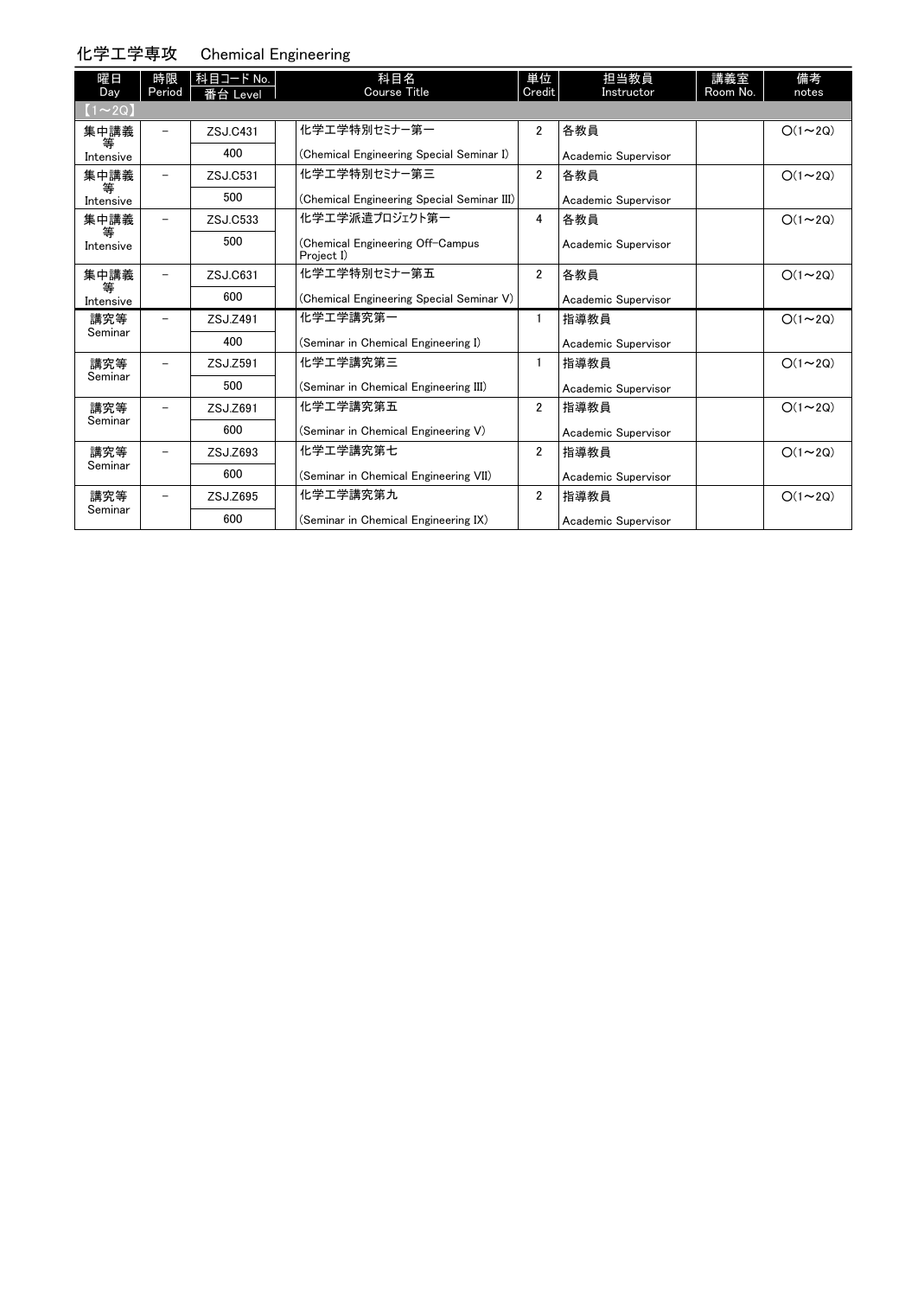# 機械物理工学専攻 Mechanical Sciences and Engineering

| 曜日<br>Day          | 時限<br>Period             | 科目コード No.<br>eve |         | 科目名<br>Course Title                                             | 単位<br>Credit   | 担当教員<br>Instructor  | 講義室<br>Room No. | 備考<br>notes   |
|--------------------|--------------------------|------------------|---------|-----------------------------------------------------------------|----------------|---------------------|-----------------|---------------|
| $(1\sim 2Q)$       |                          |                  |         |                                                                 |                |                     |                 |               |
| 未定                 |                          | <b>ZSK.U682</b>  |         | System Project Research B                                       | $\overline{2}$ | 各教員                 |                 | $O(1\sim 2Q)$ |
| To be<br>announced |                          | 600              |         |                                                                 |                | Academic Supervisor |                 |               |
| 未定                 | $\overline{\phantom{0}}$ | <b>ZSK.U684</b>  | $\star$ | Mechanical and Production Engineering<br>Off-Campus Project II  | 4              | 各教員                 |                 | $O(1\sim 2Q)$ |
| To be<br>announced |                          | 600              |         |                                                                 |                | Academic Supervisor |                 |               |
| 未定<br>To be        |                          | <b>ZSL.U681</b>  |         | 機械物理工学特別研究A                                                     | $\overline{2}$ | 専攻長                 |                 | $O(1\sim 2Q)$ |
| announced          |                          | 600              |         | (Special Research A of Mechanical<br>Sciences and Engineering)  |                | Chair               |                 |               |
| 未定                 |                          | ZSL.U683         |         | 機械物理工学派遣プロジェクトA                                                 | 4              | 専攻長                 |                 | $O(1\sim 2Q)$ |
| To be<br>announced |                          | 600              |         | (Mechanical Sciences and Engineering<br>Off-Campus Project A)   |                | Chair               |                 |               |
| 未定                 |                          | <b>ZSM.U681</b>  |         | 機械制御システム特別研究A                                                   | $\overline{2}$ | 専攻長                 |                 | $O(1\sim 2Q)$ |
| To be<br>announced |                          | 600              |         | (Special Research A of Mechanical and<br>Control Engineering)   |                | Chair               |                 |               |
| 未定                 | $\overline{\phantom{0}}$ | <b>ZSM.U683</b>  |         | 機械制御システム派遣プロジェクトA                                               | 4              | 専攻長                 |                 | $O(1\sim 2Q)$ |
| To be<br>announced |                          | 600              |         | (Mechanical and Control Engineering Off-<br>Campus Project A)   |                | Chair               |                 |               |
| 未定                 |                          | <b>ZSN.U681</b>  |         | 機械宇宙システム特別研究A                                                   | $\overline{2}$ | 専攻長                 |                 | $O(1\sim 2Q)$ |
| To be<br>announced |                          | 600              |         | (Special Research A of Mechanical and<br>Aerospace Engineering) |                | Chair               |                 |               |
| 未定                 |                          | ZSN.U683         |         | 機械宇宙システム派遣プロジェクトA                                               | 4              | 専攻長                 |                 | $O(1\sim 2Q)$ |
| To be<br>announced |                          | 600              |         | (Mechanical and Aerospace Engineering<br>Off-Campus Project A)  |                | Chair               |                 |               |
| 講究等                |                          | ZSK.Z492         | $\star$ | Seminar in Mechanical and Production<br>Engineering B           | $\overline{2}$ | 指導教員                |                 | $O(1\sim 2Q)$ |
| Seminar            |                          | 400              |         |                                                                 |                | Academic Supervisor |                 |               |
| 講究等<br>Seminar     |                          | ZSL.Z491         |         | 機械物理工学講究第一                                                      | $\overline{2}$ | 指導教員                |                 | $O(1\sim 2Q)$ |
|                    |                          | 400              |         | (Seminar in Mechanical Engineering and<br>Science I)            |                | Academic Supervisor |                 |               |
| 講究等                |                          | ZSK.Z592         | $\star$ | Seminar in Mechanical and Production<br>Engineering D           | $\overline{2}$ | 指導教員                |                 | $O(1\sim 2Q)$ |
| Seminar            |                          | 500              |         |                                                                 |                | Academic Supervisor |                 |               |
| 講究等                |                          | ZSL.Z591         |         | 機械物理工学講究第三                                                      | $\overline{2}$ | 指導教員                |                 | $O(1\sim 2Q)$ |
| Seminar            |                          | 500              |         | (Seminar in Mechanical Engineering and<br>Science III)          |                | Academic Supervisor |                 |               |
| 講究等                |                          | ZSL.Z691         |         | 機械物理工学講究第五                                                      | $\overline{2}$ | 指導教員                |                 | $O(1\sim 2Q)$ |
| Seminar            |                          | 600              |         | (Seminar in Mechanical Engineering and<br>Science V)            |                | Academic Supervisor |                 |               |
| 講究等                |                          | ZSL.Z693         |         | 機械物理工学講究第七                                                      | $\overline{2}$ | 指導教員                |                 | $O(1\sim 2Q)$ |
| Seminar            |                          | 600              |         | (Seminar in Mechanical Engineering and<br>Science VII)          |                | Academic Supervisor |                 |               |
| 講究等                |                          | ZSL.Z695         |         | 機械物理工学講究第九                                                      | $\overline{2}$ | 指導教員                |                 | $O(1\sim 2Q)$ |
| Seminar            |                          | 600              |         | (Seminar in Mechanical Engineering and<br>Science IX)           |                | Academic Supervisor |                 |               |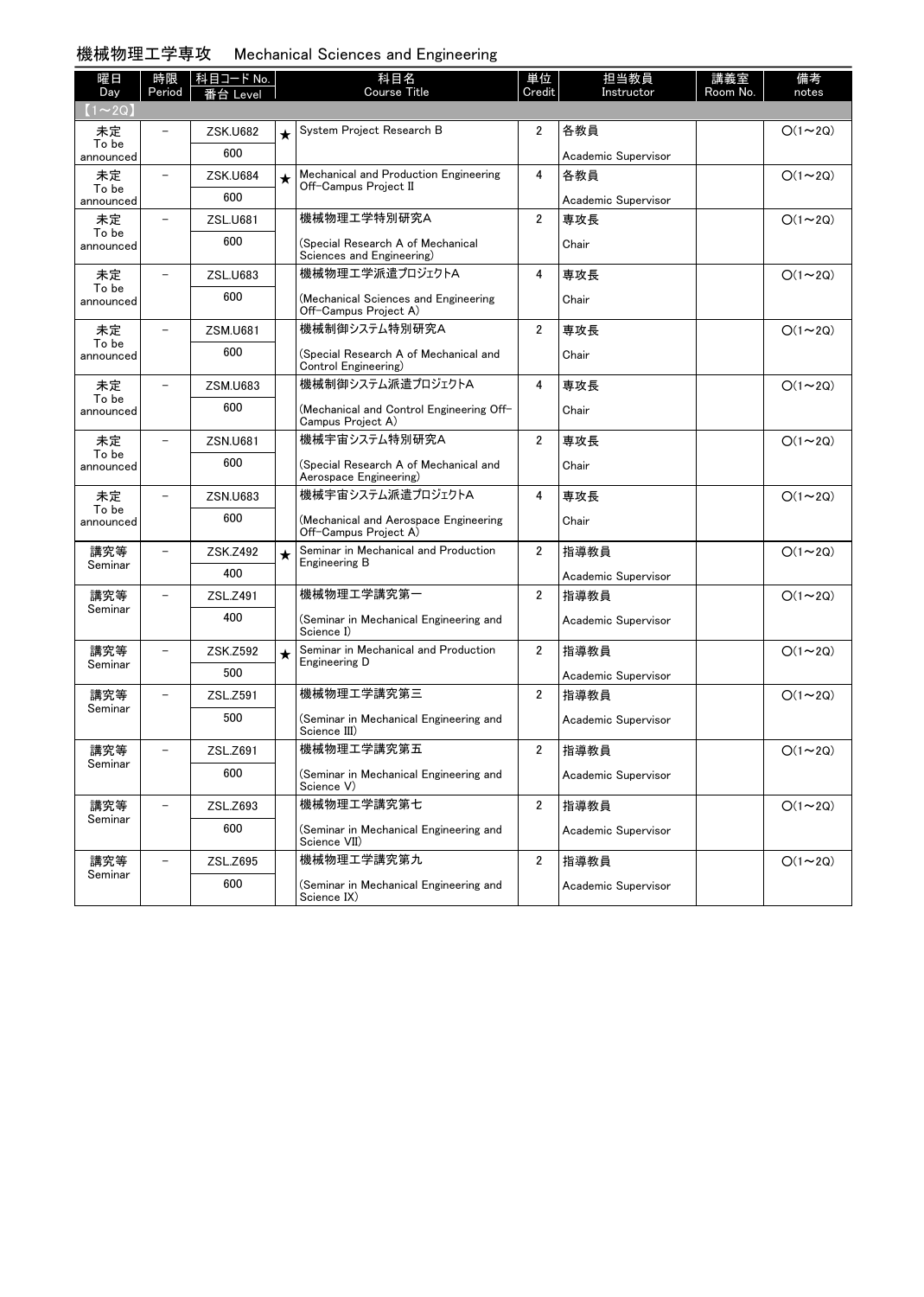| 機械制御システム専攻 | Mechanical and Control Engineering |  |  |  |
|------------|------------------------------------|--|--|--|
|------------|------------------------------------|--|--|--|

| 曜日                 | 時限                       | 科目コード No.       |         | 科目名                                                             | 単位                      | 担当教員                | 講義室      | 備考             |
|--------------------|--------------------------|-----------------|---------|-----------------------------------------------------------------|-------------------------|---------------------|----------|----------------|
| Day<br>$(1\sim2Q)$ | Period                   | 番台 Level        |         | <b>Course Title</b>                                             | Credit                  | Instructor          | Room No. | notes          |
| 未定                 |                          | <b>ZSK.U682</b> |         | System Project Research B                                       | $\overline{2}$          | 各教員                 |          | $O(1\sim 2Q)$  |
| To be              |                          | 600             | $\star$ |                                                                 |                         |                     |          |                |
| announced          |                          |                 |         |                                                                 |                         | Academic Supervisor |          |                |
| 未定<br>To be        |                          | <b>ZSK.U684</b> | $\star$ | Mechanical and Production Engineering<br>Off-Campus Project II  | 4                       | 各教員                 |          | $O(1\sim 2Q)$  |
| announced          |                          | 600             |         |                                                                 |                         | Academic Supervisor |          |                |
| 未定<br>To be        |                          | ZSL.U681        |         | 機械物理工学特別研究A                                                     | $\overline{2}$          | 専攻長                 |          | $O(1\sim 2Q)$  |
| announced          |                          | 600             |         | (Special Research A of Mechanical<br>Sciences and Engineering)  |                         | Chair               |          |                |
| 未定                 | $\overline{\phantom{0}}$ | ZSL.U683        |         | 機械物理工学派遣プロジェクトA                                                 | 4                       | 専攻長                 |          | $O(1\sim 2Q)$  |
| To be<br>announced |                          | 600             |         | (Mechanical Sciences and Engineering<br>Off-Campus Project A)   |                         | Chair               |          |                |
| 未定                 | $\overline{\phantom{0}}$ | <b>ZSM.U681</b> |         | 機械制御システム特別研究A                                                   | $\overline{2}$          | 専攻長                 |          | $O(1\sim 2Q)$  |
| To be<br>announced |                          | 600             |         | (Special Research A of Mechanical and<br>Control Engineering)   |                         | Chair               |          |                |
| 未定                 | $\overline{\phantom{0}}$ | <b>ZSM.U683</b> |         | 機械制御システム派遣プロジェクトA                                               | 4                       | 専攻長                 |          | $O(1\sim 2Q)$  |
| To be<br>announced |                          | 600             |         | (Mechanical and Control Engineering Off-<br>Campus Project A)   |                         | Chair               |          |                |
| 未定                 | $\overline{\phantom{0}}$ | ZSN.U681        |         | 機械宇宙システム特別研究A                                                   | $\overline{2}$          | 専攻長                 |          | $O(1\sim 2Q)$  |
| To be<br>announced |                          | 600             |         | (Special Research A of Mechanical and<br>Aerospace Engineering) |                         | Chair               |          |                |
| 未定                 | $\overline{\phantom{0}}$ | ZSN.U683        |         | 機械宇宙システム派遣プロジェクトA                                               | 4                       | 専攻長                 |          | $O(1\sim 2Q)$  |
| To be<br>announced |                          | 600             |         | (Mechanical and Aerospace Engineering<br>Off-Campus Project A)  |                         | Chair               |          |                |
| 講究等                | -                        | ZSK.Z492        | $\star$ | Seminar in Mechanical and Production                            | $\overline{2}$          | 指導教員                |          | $O(1\sim 2Q)$  |
| Seminar            |                          | 400             |         | Engineering B                                                   |                         | Academic Supervisor |          |                |
| 講究等                |                          | ZSM.Z491        |         | 機械制御システム講究第一                                                    | $\overline{\mathbf{2}}$ | 指導教員                |          | $O(1\sim 2Q)$  |
| Seminar            |                          | 400             |         | (Seminar in Mechanical and Control<br>Engineering I)            |                         | Academic Supervisor |          |                |
| 講究等                | $\overline{\phantom{0}}$ | ZSK.Z592        | $\star$ | Seminar in Mechanical and Production                            | $\overline{2}$          | 指導教員                |          | $O(1\sim 2Q)$  |
| Seminar            |                          | 500             |         | Engineering D                                                   |                         | Academic Supervisor |          |                |
| 講究等                | $\equiv$                 | ZSM.Z591        |         | 機械制御システム講究第三                                                    | $\overline{2}$          | 指導教員                |          | $O(1\sim 2Q)$  |
| Seminar            |                          | 500             |         | (Seminar in Mechanical and Control                              |                         |                     |          |                |
|                    |                          |                 |         | Engineering III)                                                |                         | Academic Supervisor |          |                |
| 講究等                | $\overline{\phantom{0}}$ | ZSM.Z691        |         | 機械制御システム講究第五                                                    | 2                       | 指導教員                |          | $O(1 \sim 2Q)$ |
| Seminar            |                          | 600             |         | (Seminar in Mechanical and Control<br>Engineering V)            |                         | Academic Supervisor |          |                |
| 講究等                |                          | ZSM.Z693        |         | 機械制御システム講究第七                                                    | 2                       | 指導教員                |          | $O(1\sim 2Q)$  |
| Seminar            |                          | 600             |         | (Seminar in Mechanical and Control<br>Engineering VII)          |                         | Academic Supervisor |          |                |
| 講究等                |                          | ZSM.Z695        |         | 機械制御システム講究第九                                                    | $\overline{\mathbf{2}}$ | 指導教員                |          | $O(1\sim 2Q)$  |
| Seminar            |                          | 600             |         | (Seminar in Mechanical and Control<br>Engineering IX)           |                         | Academic Supervisor |          |                |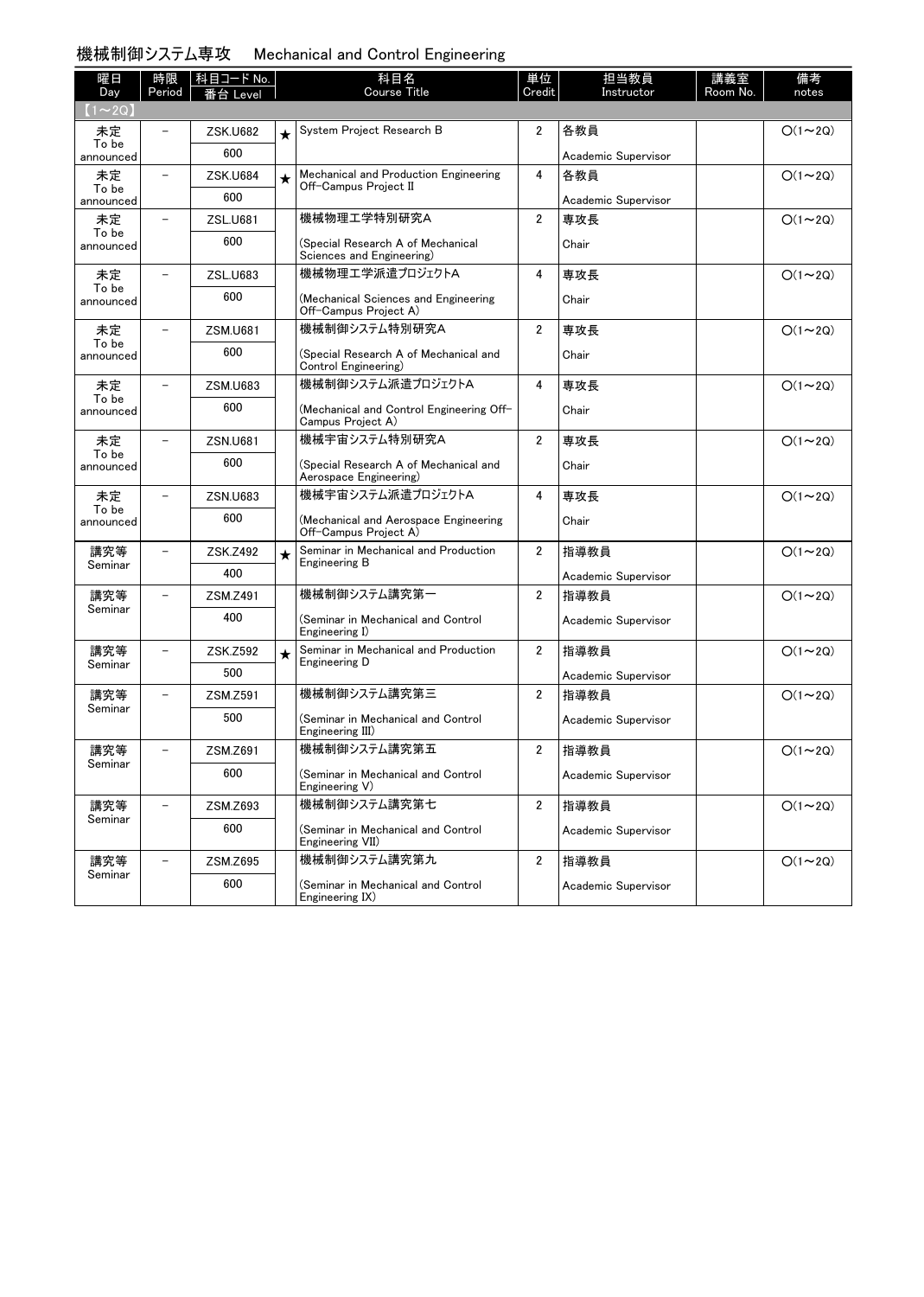| 機械宇宙システム専攻 | Mechanical and Aerospace Engineering |  |  |
|------------|--------------------------------------|--|--|
|------------|--------------------------------------|--|--|

| 曜日                  | 時限                       | │科目コード No.      |         | 科目名<br><b>Course Title</b>                                      | 単位<br>Credit            | 担当教員<br>Instructor  | 講義室<br>Room No. | 備考            |
|---------------------|--------------------------|-----------------|---------|-----------------------------------------------------------------|-------------------------|---------------------|-----------------|---------------|
| Day<br>$(1\sim 2Q)$ | Period                   | 番台 Level        |         |                                                                 |                         |                     |                 | notes         |
| 未定                  |                          | <b>ZSK.U682</b> | $\star$ | System Project Research B                                       | 2                       | 各教員                 |                 | $O(1\sim 2Q)$ |
| To be<br>announced  |                          | 600             |         |                                                                 |                         | Academic Supervisor |                 |               |
| 未定                  |                          | <b>ZSK.U684</b> | $\star$ | Mechanical and Production Engineering                           | 4                       | 各教員                 |                 | $O(1\sim 2Q)$ |
| To be<br>announced  |                          | 600             |         | Off-Campus Project II                                           |                         | Academic Supervisor |                 |               |
| 未定                  |                          | ZSL.U681        |         | 機械物理工学特別研究A                                                     | $\overline{2}$          | 専攻長                 |                 | $O(1\sim 2Q)$ |
| To be<br>announced  |                          | 600             |         | (Special Research A of Mechanical<br>Sciences and Engineering)  |                         | Chair               |                 |               |
| 未定                  |                          | ZSL.U683        |         | 機械物理工学派遣プロジェクトA                                                 | 4                       | 専攻長                 |                 | $O(1\sim 2Q)$ |
| To be<br>announced  |                          | 600             |         | (Mechanical Sciences and Engineering<br>Off-Campus Project A)   |                         | Chair               |                 |               |
| 未定<br>To be         |                          | <b>ZSM.U681</b> |         | 機械制御システム特別研究A                                                   | $\overline{2}$          | 専攻長                 |                 | $O(1\sim 2Q)$ |
| announced           |                          | 600             |         | (Special Research A of Mechanical and<br>Control Engineering)   |                         | Chair               |                 |               |
| 未定<br>To be         |                          | <b>ZSM.U683</b> |         | 機械制御システム派遣プロジェクトA                                               | 4                       | 専攻長                 |                 | $O(1\sim 2Q)$ |
| announced           |                          | 600             |         | (Mechanical and Control Engineering Off-<br>Campus Project A)   |                         | Chair               |                 |               |
| 未定<br>To be         |                          | <b>ZSN.U681</b> |         | 機械宇宙システム特別研究A                                                   | $\overline{2}$          | 専攻長                 |                 | $O(1\sim 2Q)$ |
| announced           |                          | 600             |         | (Special Research A of Mechanical and<br>Aerospace Engineering) |                         | Chair               |                 |               |
| 未定<br>To be         |                          | ZSN.U683        |         | 機械宇宙システム派遣プロジェクトA                                               | 4                       | 専攻長                 |                 | $O(1\sim 2Q)$ |
| announced           |                          | 600             |         | (Mechanical and Aerospace Engineering<br>Off-Campus Project A)  |                         | Chair               |                 |               |
| 講究等<br>Seminar      |                          | ZSK.Z492        | $\star$ | Seminar in Mechanical and Production<br>Engineering B           | $\overline{2}$          | 指導教員                |                 | $O(1\sim 2Q)$ |
|                     |                          | 400             |         |                                                                 |                         | Academic Supervisor |                 |               |
| 講究等<br>Seminar      | $\overline{\phantom{0}}$ | ZSN.Z491        |         | 機械宇宙システム講究第一                                                    | 2                       | 指導教員                |                 | $O(1\sim 2Q)$ |
|                     |                          | 400             |         | (Seminar in Mechanical and Aerospace<br>Engineering I)          |                         | Academic Supervisor |                 |               |
| 講究等<br>Seminar      | -                        | ZSK.Z592        | $\star$ | Seminar in Mechanical and Production<br>Engineering D           | $\overline{2}$          | 指導教員                |                 | $O(1\sim 2Q)$ |
|                     |                          | 500             |         |                                                                 |                         | Academic Supervisor |                 |               |
| 講究等<br>Seminar      |                          | ZSN.Z591        |         | 機械宇宙システム講究第三                                                    | $\overline{2}$          | 指導教員                |                 | $O(1\sim 2Q)$ |
|                     |                          | 500             |         | (Seminar in Mechanical and Aerospace<br>Engineering III)        |                         | Academic Supervisor |                 |               |
| 講究等<br>Seminar      |                          | ZSN.Z691        |         | 機械宇宙システム講究第五                                                    | 2                       | 指導教員                |                 | $O(1\sim 2Q)$ |
|                     |                          | 600             |         | (Seminar in Mechanical and Aerospace<br>Engineering V)          |                         | Academic Supervisor |                 |               |
| 講究等<br>Seminar      |                          | ZSN.Z693        |         | 機械宇宙システム講究第七                                                    | $\overline{\mathbf{2}}$ | 指導教員                |                 | $O(1\sim 2Q)$ |
|                     |                          | 600             |         | (Seminar in Mechanical and Aerospace<br>Engineering VII)        |                         | Academic Supervisor |                 |               |
| 講究等                 |                          | ZSN.Z695        |         | 機械宇宙システム講究第九                                                    | $\overline{2}$          | 指導教員                |                 | $O(1\sim 2Q)$ |
| Seminar             |                          | 600             |         | (Seminar in Mechanical and Aerospace<br>Engineering IX)         |                         | Academic Supervisor |                 |               |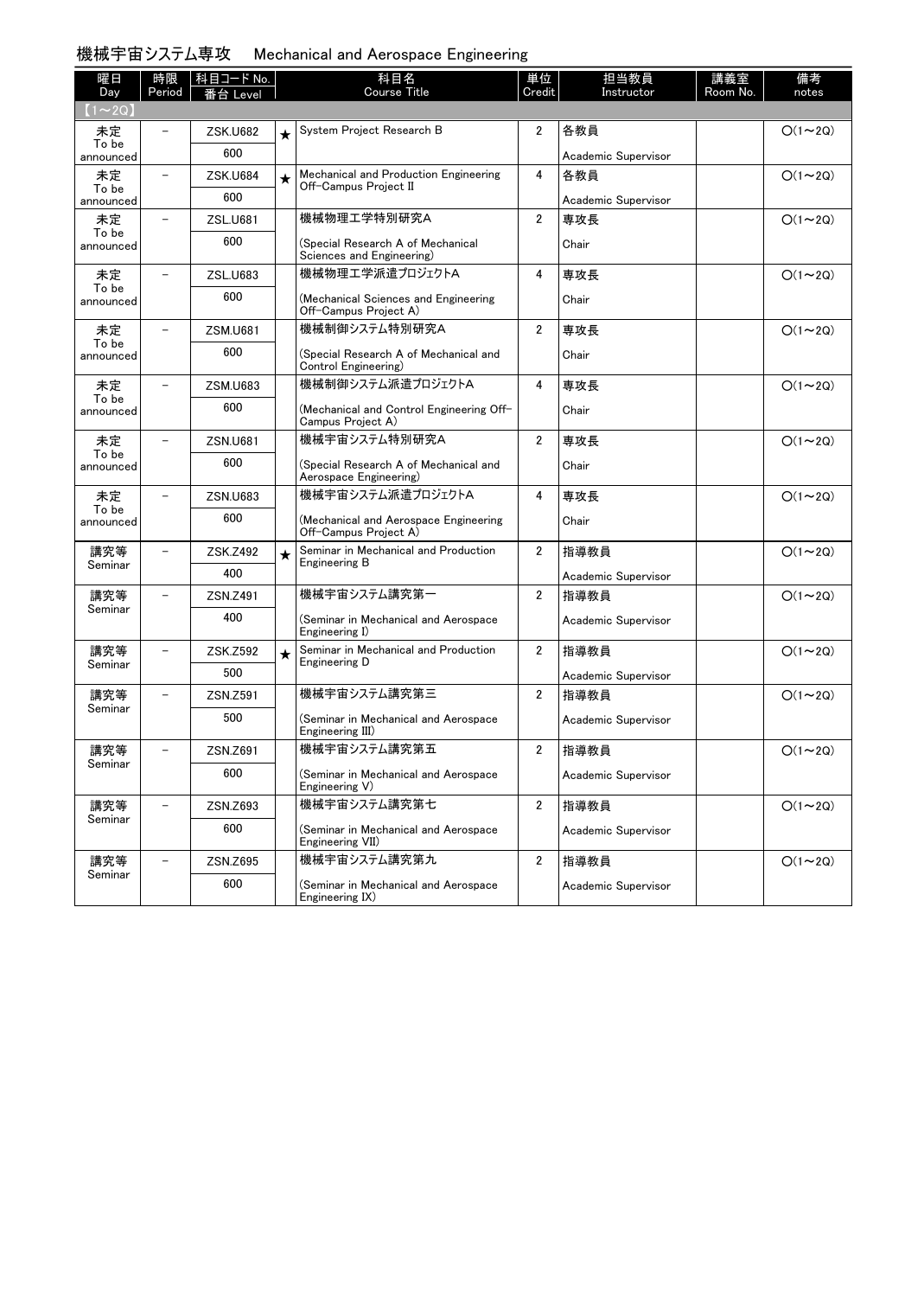電気電子工学専攻 Electrical and Electronic Engineering

| 曜日<br>Day      | 時限<br>Period | 科目コード No.<br>番台 Level | 科目名<br><b>Course Title</b>                                | 単位<br>Credit   | 担当教員<br>Instructor  | 講義室<br>Room No. | 備考<br>notes   |
|----------------|--------------|-----------------------|-----------------------------------------------------------|----------------|---------------------|-----------------|---------------|
| $(1 \sim 2Q)$  |              |                       |                                                           |                |                     |                 |               |
| 講究等<br>Seminar |              | ZSO.Z491              | 電気電子エ学講究第一                                                | $\overline{2}$ | 指導教員                |                 | $O(1\sim 2Q)$ |
|                |              | 400                   | (Seminar I on Electrical and Electronic<br>Engineering)   |                | Academic Supervisor |                 |               |
| 講究等<br>Seminar |              | ZSO.Z591              | 電気電子エ学講究第三                                                | $\overline{2}$ | 指導教員                |                 | $O(1\sim 2Q)$ |
|                |              | 500                   | (Seminar III on Electrical and Electronic<br>Engineering) |                | Academic Supervisor |                 |               |
| 講究等            |              | ZSO.Z691              | 電気電子エ学講究第五                                                | $\overline{2}$ | 指導教員                |                 | $O(1\sim 2Q)$ |
| Seminar        |              | 600                   | (Seminar V on Electrical and Electronic<br>Engineering)   |                | Academic Supervisor |                 |               |
| 講究等            |              | ZSO.Z693              | 電気電子工学講究第七                                                | $\overline{2}$ | 指導教員                |                 | $O(1\sim 2Q)$ |
| Seminar        |              | 600                   | (Seminar VII on Electrical and Electronic<br>Engineering) |                | Academic Supervisor |                 |               |
| 講究等            |              | ZSO.Z695              | 電気電子工学講究第九                                                | $\overline{2}$ | 指導教員                |                 | $O(1\sim 2Q)$ |
| Seminar        |              | 600                   | (Seminar IX on Electrical and Electronic<br>Engineering)  |                | Academic Supervisor |                 |               |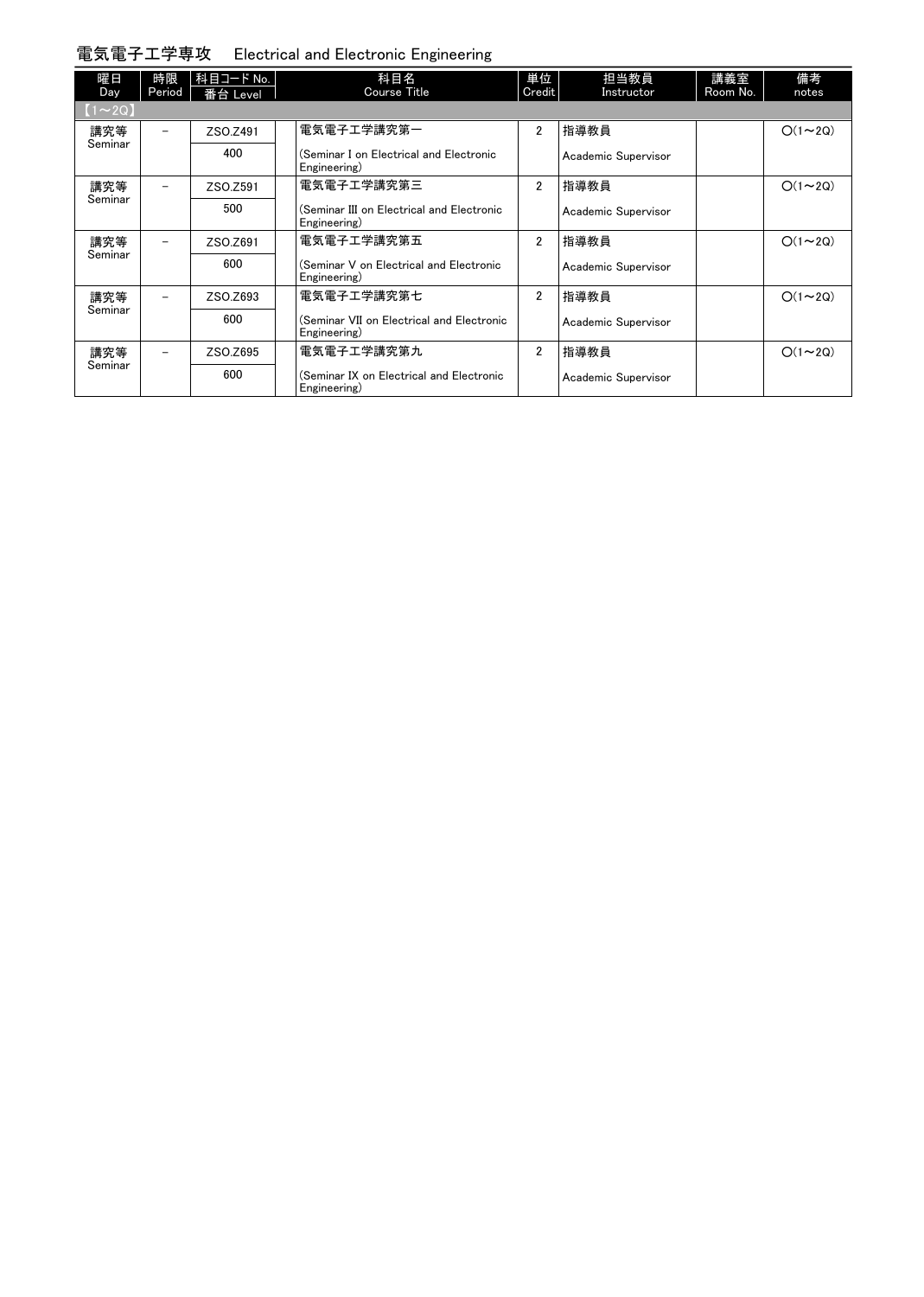### 電子物理工学専攻 Physical Electronics

| 曜日<br>Day      | 時限<br>Period             | 科目コード No.<br>番台 Level | 科目名<br><b>Course Title</b>            | 単位<br>Credit   | 担当教員<br>Instructor  | 講義室<br>Room No. | 備考<br>notes   |
|----------------|--------------------------|-----------------------|---------------------------------------|----------------|---------------------|-----------------|---------------|
| $[1 \sim 2Q]$  |                          |                       |                                       |                |                     |                 |               |
| 講究等<br>Seminar | $\equiv$                 | ZSP.Z491              | 電子物理工学講究第一                            | $\overline{2}$ | 指導教員                |                 | $O(1\sim 2Q)$ |
|                |                          | 400                   | (Seminar I on Physical Electronics)   |                | Academic Supervisor |                 |               |
| 講究等            | $\overline{\phantom{a}}$ | ZSP.Z591              | 電子物理工学講究第三                            | $\overline{2}$ | 指導教員                |                 | $O(1\sim 2Q)$ |
| Seminar        |                          | 500                   | (Seminar III on Physical Electronics) |                | Academic Supervisor |                 |               |
| 講究等            | $\overline{\phantom{a}}$ | ZSP.Z691              | 電子物理工学講究第五                            | $\overline{2}$ | 指導教員                |                 | $O(1\sim 2Q)$ |
| Seminar        |                          | 600                   | (Seminar V on Physical Electronics)   |                | Academic Supervisor |                 |               |
| 講究等            | $\overline{\phantom{a}}$ | ZSP.Z693              | 電子物理工学講究第七                            | $\overline{2}$ | 指導教員                |                 | $O(1\sim 2Q)$ |
| Seminar        |                          | 600                   | (Seminar VII on Physical Electronics) |                | Academic Supervisor |                 |               |
| 講究等            | $\overline{\phantom{0}}$ | ZSP.Z695              | 電子物理工学講究第九                            | $\overline{2}$ | 指導教員                |                 | $O(1\sim 2Q)$ |
| Seminar        |                          | 600                   | (Seminar IX on Physical Electronics)  |                | Academic Supervisor |                 |               |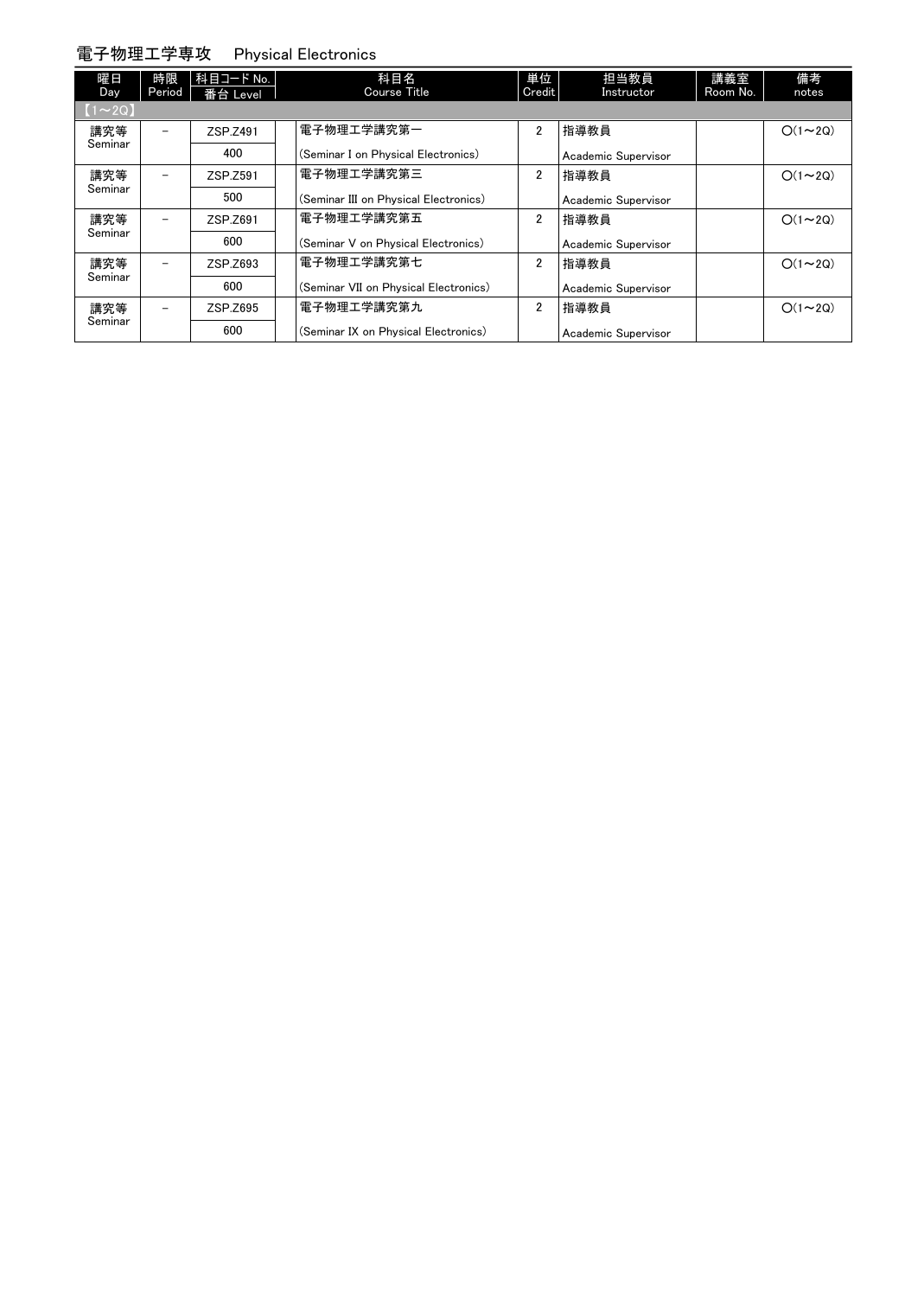#### 集積システム専攻 Communications and Integrated Systems

| 曜日<br>Day          | 時限<br>Period             | 科目コード No.<br>番台 Level | 科目名<br><b>Course Title</b>                                        | 単位<br>Credit   | 担当教員<br>Instructor  | 講義室<br>Room No. | 備考<br>notes   |
|--------------------|--------------------------|-----------------------|-------------------------------------------------------------------|----------------|---------------------|-----------------|---------------|
| $\sim$ 2Q)         |                          |                       |                                                                   |                |                     |                 |               |
| 未定<br>To be        |                          | ZSQ.0601              | 通信情報エ学派遣プロジェクト第一                                                  | 4              | 各教員                 |                 | $O(1\sim 2Q)$ |
| announced          |                          | 600                   | (Communications and Computer<br>Engineering Off-Campus Project 1) |                | Academic Supervisor |                 |               |
| 未定                 |                          | ZSR.0601              | 集積システム派遣プロジェクト第一                                                  | 4              | 各教員                 |                 | $O(1\sim 2Q)$ |
| To be<br>announced |                          | 600                   | (Communications and Integrated Systems<br>Off-Campus Project 1)   |                | Academic Supervisor |                 |               |
| 講究等                |                          | ZSR.Z691              | 集積システム講究第五                                                        | 2              | 指導教員                |                 | $O(1\sim 2Q)$ |
| Seminar            |                          | 600                   | (Seminar V on Communications and<br>Integrated Systems)           |                | Academic Supervisor |                 |               |
| 講究等                | $\overline{\phantom{0}}$ | ZSR.Z693              | 集積システム講究第七                                                        | $\overline{2}$ | 指導教員                |                 | $O(1\sim 2Q)$ |
| Seminar            |                          | 600                   | (Seminar VII on Communications and<br>Integrated Systems)         |                | Academic Supervisor |                 |               |
| 講究等                |                          | ZSR.Z695              | 集積システム講究第九                                                        | $\overline{2}$ | 指導教員                |                 | $O(1\sim 2Q)$ |
| Seminar            |                          | 600                   | (Seminar IX on Communications and<br>Integrated Systems)          |                | Academic Supervisor |                 |               |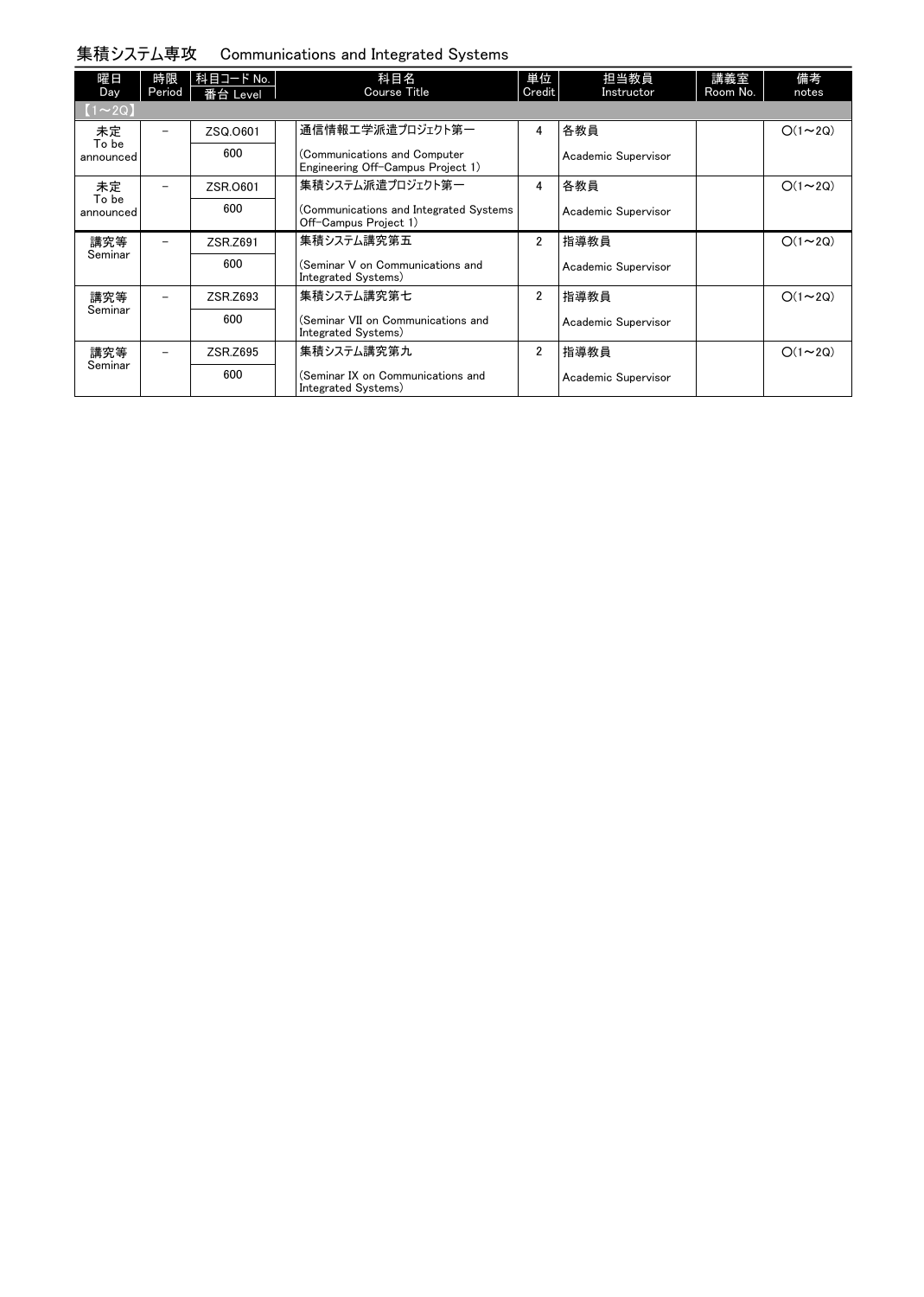## 通信情報工学専攻 Communications and Computer Engineering

| 曜日<br>Day          | 時限<br>Period             | 科目コード No.<br>番台 Level | 科目名<br><b>Course Title</b>                                        | 単位<br>Credit   | 担当教員<br>Instructor  | 講義室<br>Room No. | 備考<br>notes   |
|--------------------|--------------------------|-----------------------|-------------------------------------------------------------------|----------------|---------------------|-----------------|---------------|
| $(1\sim 2Q)$       |                          |                       |                                                                   |                |                     |                 |               |
| 未定<br>To be        |                          | ZSQ.0601              | 通信情報工学派遣プロジェクト第一                                                  | 4              | 各教員                 |                 | $O(1\sim 2Q)$ |
| announced          |                          | 600                   | (Communications and Computer<br>Engineering Off-Campus Project 1) |                | Academic Supervisor |                 |               |
| 未定                 | $\overline{\phantom{0}}$ | ZSR.0601              | 集積システム派遣プロジェクト第一                                                  | 4              | 各教員                 |                 | $O(1\sim 2Q)$ |
| To be<br>announced |                          | 600                   | (Communications and Integrated Systems<br>Off-Campus Project 1)   |                | Academic Supervisor |                 |               |
| 講究等                |                          | ZSQ.Z491              | 通信情報工学講究第一                                                        | $\overline{2}$ | 指導教員                |                 | $O(1\sim 2Q)$ |
| Seminar            |                          | 400                   | (Seminar I on Communications and<br>Computer Engineering)         |                | Academic Supervisor |                 |               |
| 講究等                |                          | ZSQ.Z591              | 通信情報工学講究第三                                                        | $\overline{2}$ | 指導教員                |                 | $O(1\sim 2Q)$ |
| Seminar            |                          | 500                   | (Seminar III on Communications and<br>Computer Engineering)       |                | Academic Supervisor |                 |               |
| 講究等                |                          | ZSQ.Z691              | 通信情報工学講究第五                                                        | $\overline{2}$ | 指導教員                |                 | $O(1\sim 2Q)$ |
| Seminar            |                          | 600                   | (Seminar V on Communications and<br>Computer Engineering)         |                | Academic Supervisor |                 |               |
| 講究等                | Ξ.                       | ZSQ.Z693              | 通信情報工学講究第七                                                        | 2              | 指導教員                |                 | $O(1\sim 2Q)$ |
| Seminar            |                          | 600                   | (Seminar VII on Communications and<br>Computer Engineering)       |                | Academic Supervisor |                 |               |
| 講究等                | $\overline{\phantom{0}}$ | ZSQ.Z695              | 通信情報工学講究第九                                                        | $\overline{2}$ | 指導教員                |                 | $O(1\sim 2Q)$ |
| Seminar            |                          | 600                   | (Seminar IX on Communications and<br>Computer Engineering)        |                | Academic Supervisor |                 |               |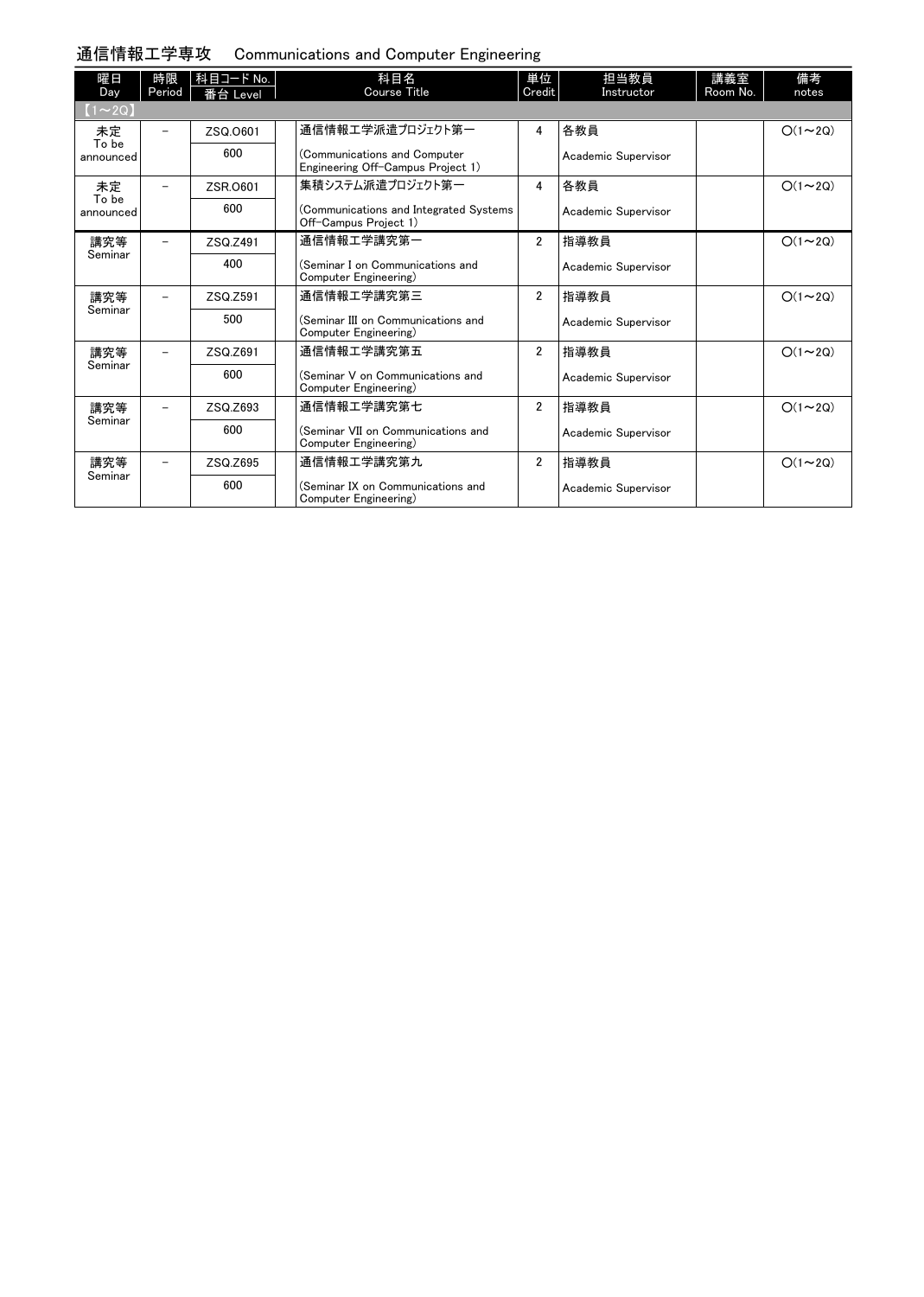#### 土木工学専攻

|  | Civil Engineering |
|--|-------------------|
|  |                   |

| 曜日<br>Day      | 時限<br>Period | 科目コード No.<br>番台 Level |            | 科目名<br>Course Title                                               | 単位<br>Credit   | 担当教員<br>Instructor  | 講義室<br>Room No. | 備考<br>notes   |
|----------------|--------------|-----------------------|------------|-------------------------------------------------------------------|----------------|---------------------|-----------------|---------------|
| $(1\sim 2Q)$   |              |                       |            |                                                                   |                |                     |                 |               |
| 講究等            |              | ZSS.Y492              | $\bigstar$ | Seminar of Development and<br>Environmental Engineering (CE) II   | 2              | 指導教員                |                 | $O(1\sim 2Q)$ |
| Seminar        |              | 400                   |            |                                                                   |                | Academic Supervisor |                 |               |
| 講究等            |              | ZSS.Z491              |            | 土木工学講究第一                                                          | $\overline{2}$ | 指導教員                |                 | $O(1\sim 2Q)$ |
| Seminar        |              | 400                   |            | (Seminar of Civil Engineering I)                                  |                | Academic Supervisor |                 |               |
| 講究等<br>Seminar |              | ZSS.Y592              | $\star$    | Seminar of Development and<br>Environmental Engineering (CE) IV   | $\overline{2}$ | 指導教員                |                 | $O(1\sim 2Q)$ |
|                |              | 500                   |            |                                                                   |                | Academic Supervisor |                 |               |
| 講究等<br>Seminar |              | ZSS.Z591              |            | 土木工学講究第三                                                          | $\overline{2}$ | 指導教員                |                 | $O(1\sim 2Q)$ |
|                |              | 500                   |            | (Seminar of Civil Engineering III)                                |                | Academic Supervisor |                 |               |
| 講究等            |              | ZSS.Y692              | $\star$    | Seminar of Development and<br>Environmental Engineering (CE) VI   | $\overline{2}$ | 指導教員                |                 | $O(1\sim 2Q)$ |
| Seminar        |              | 600                   |            |                                                                   |                | Academic Supervisor |                 |               |
| 講究等            |              | ZSS.Y694              | $\star$    | Seminar of Development and<br>Environmental Engineering (CE) VIII | $\overline{2}$ | 指導教員                |                 | $O(1\sim 2Q)$ |
| Seminar        |              | 600                   |            |                                                                   |                | Academic Supervisor |                 |               |
| 講究等            |              | ZSS.Y696              | $\star$    | Seminar of Development and<br>Environmental Engineering (CE) X    | $\overline{2}$ | 指導教員                |                 | $O(1\sim 2Q)$ |
| Seminar        |              | 600                   |            |                                                                   |                | Academic Supervisor |                 |               |
| 講究等            |              | ZSS.Z691              |            | 土木工学講究第五                                                          | $\overline{2}$ | 指導教員                |                 | $O(1\sim 2Q)$ |
| Seminar        |              | 600                   |            | (Seminar of Civil Engineering V)                                  |                | Academic Supervisor |                 |               |
| 講究等            |              | ZSS.Z693              |            | 土木工学講究第七                                                          | $\overline{2}$ | 指導教員                |                 | $O(1\sim 2Q)$ |
| Seminar        |              | 600                   |            | (Seminar of Civil Engineering VII)                                |                | Academic Supervisor |                 |               |
| 講究等            |              | ZSS.Z695              |            | 土木工学講究第九                                                          | 2              | 指導教員                |                 | $O(1\sim 2Q)$ |
| Seminar        |              | 600                   |            | (Seminar of Civil Engineering IX)                                 |                | Academic Supervisor |                 |               |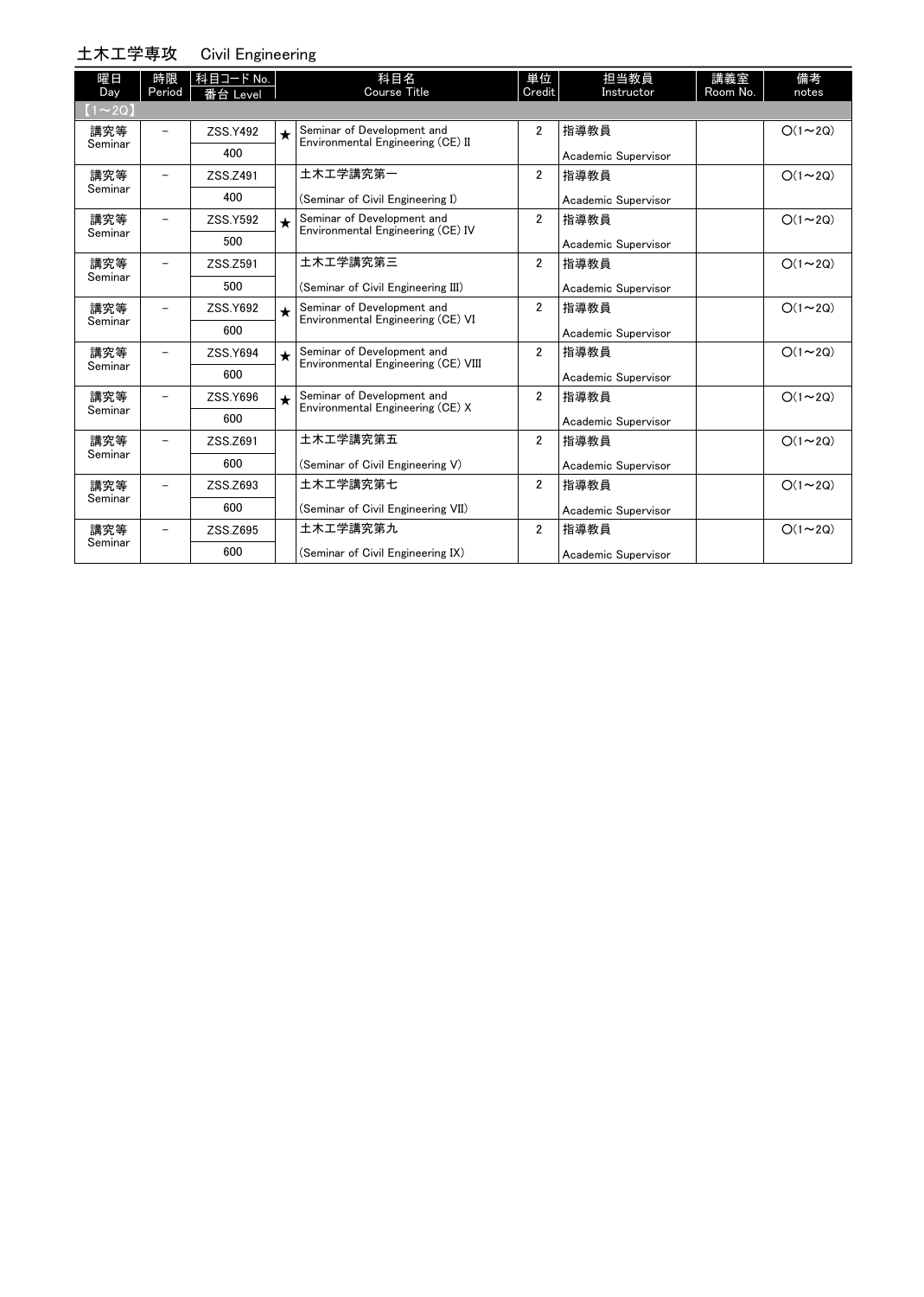| 建築学専攻 | Architecture and Building Engineering |  |
|-------|---------------------------------------|--|
|-------|---------------------------------------|--|

| 曜日<br>Day                | 時限<br>Period | 科目コード No.<br>番台 Level |            | 科目名<br>Course Title                                                                        | 単位<br>Credit   | 担当教員<br>Instructor         | 講義室<br>Room No. | 備考<br>notes   |
|--------------------------|--------------|-----------------------|------------|--------------------------------------------------------------------------------------------|----------------|----------------------------|-----------------|---------------|
| $(1\sim 2Q)$             |              |                       |            |                                                                                            |                |                            |                 |               |
| 未定<br>To be<br>announced |              | ZST.A401<br>400       | $\bigstar$ | Off-Campus Project in Architecture and<br><b>Building Engineering I</b><br>(建築学派遣プロジェクト第一) | 4              | 各教員<br>Academic Supervisor |                 | $O(1\sim 2Q)$ |
| 未定                       | $\equiv$     | ZST.A403              | $\star$    | Off-Campus Project in Architectural                                                        | 4              | 各教員                        |                 | $O(1\sim 2Q)$ |
| To be<br>announced       |              | 400                   |            | Design I<br>(建築デザイン派遣プロジェクト第一)                                                             |                | Academic Supervisor        |                 |               |
| 木                        | $3 - 4$      | <b>ZFC.A401</b>       | $\star$    | Intellectual Infrastructure Systems                                                        | $\overline{2}$ | 三上 貴正                      | W832            | $O(1\sim 2Q)$ |
| Thu                      |              | 400                   |            | (知的社会基盤特論)                                                                                 |                | Mikami Takamasa            |                 |               |
| 講究等                      |              | ZST.Z491              |            | 建築学講究第一                                                                                    | $\overline{2}$ | 指導教員                       |                 | $O(1\sim 2Q)$ |
| Seminar                  |              | 400                   |            | (Seminar in Architecture and Building<br>Engineering I)                                    |                | Academic Supervisor        |                 |               |
| 講究等                      |              | ZST.Z591              |            | 建築学講究第三                                                                                    | $\overline{2}$ | 指導教員                       |                 | $O(1\sim 2Q)$ |
| Seminar                  |              | 500                   |            | (Seminar in Architecture and Building<br>Engineering III)                                  |                | Academic Supervisor        |                 |               |
| 講究等                      |              | ZST.Z691              |            | 建築学講究第五                                                                                    | $\overline{2}$ | 指導教員                       |                 | $O(1\sim 2Q)$ |
| Seminar                  |              | 600                   |            | (Seminar in Architecture and Building<br>Engineering V)                                    |                | Academic Supervisor        |                 |               |
| 講究等                      |              | ZST.Z693              |            | 建築学講究第七                                                                                    | $\overline{2}$ | 指導教員                       |                 | $O(1\sim 2Q)$ |
| Seminar                  |              | 600                   |            | (Seminar in Architecture and Building<br>Engineering VII)                                  |                | Academic Supervisor        |                 |               |
| 講究等                      |              | ZST.Z695              |            | 建築学講究第九                                                                                    | $\overline{2}$ | 指導教員                       |                 | $O(1\sim 2Q)$ |
| Seminar                  |              | 600                   |            | (Seminar in Architecture and Building<br>Engineering IX)                                   |                | Academic Supervisor        |                 |               |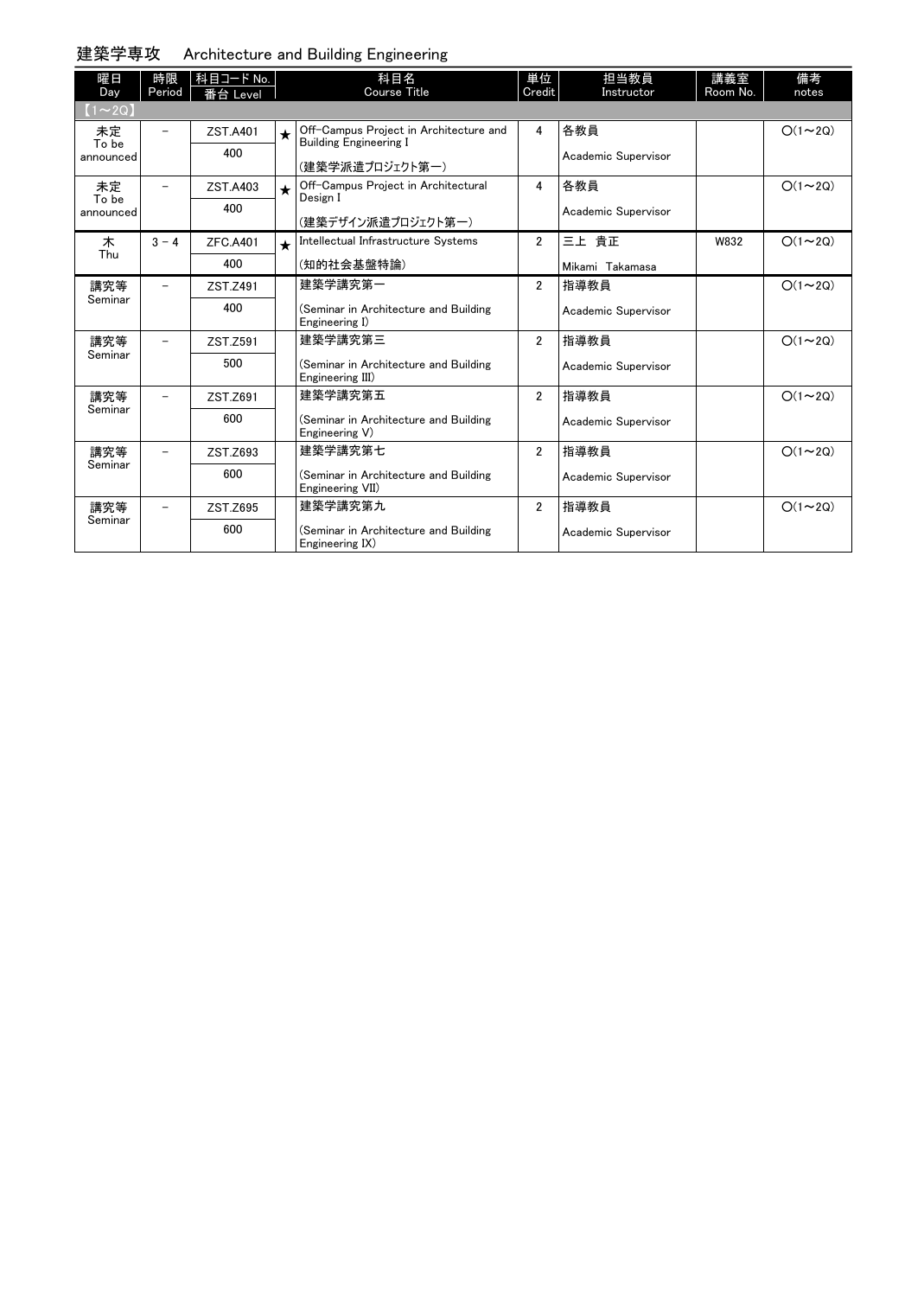## 国際開発工学専攻 International Development Engineering

| 曜日             | 時限                       | 科目コード No.       |         | 科目名                                                              | 単位                      | 担当教員                | 講義室      | 備考             |
|----------------|--------------------------|-----------------|---------|------------------------------------------------------------------|-------------------------|---------------------|----------|----------------|
| Day            | Period                   | 台 Level         |         | <b>Course Title</b>                                              | Credit                  | Instructor          | Room No. | notes          |
| $(1\sim 2Q)$   |                          |                 |         |                                                                  |                         |                     |          |                |
| 集中講義           |                          | ZSU, P441       |         | 国際実習演習A                                                          | $\mathbf{1}$            | 専攻長                 |          | $O(1\sim 2Q)$  |
| Intensive      |                          | 400             |         | (International Development Engineering<br>Field Work A)          |                         | Chair               |          |                |
| 集中講義           | $\overline{\phantom{0}}$ | <b>ZSU.P443</b> |         | 国際開発派遣プロジェクト第一                                                   | 4                       | 専攻長                 |          | $O(1\sim 2Q)$  |
| 等<br>Intensive |                          | 400             |         | (International Development Engineering<br>Off-Campus Project 1)  |                         | Chair               |          |                |
| 集中講義           | $\overline{\phantom{a}}$ | <b>ZSU.T402</b> | $\star$ | Welding and Joining Technology                                   | $\overline{2}$          | 髙橋 邦夫               |          | $O(1\sim 2Q)$  |
| 等<br>Intensive |                          | 400             |         |                                                                  |                         | Takahashi Kunio     |          |                |
| 講究等            |                          | <b>ZSU.Y492</b> | $\star$ | Seminar in Development and                                       | $\overline{2}$          | 指導教員                |          | $O(1\sim 2Q)$  |
| Seminar        |                          | 400             |         | Environmental Engineering (IDE) II                               |                         | Academic Supervisor |          |                |
| 講究等            |                          | ZSU.Z491        |         | 国際開発工学講究第一                                                       | $\overline{2}$          | 指導教員                |          | $O(1\sim 2Q)$  |
| Seminar        |                          | 400             |         | (Seminar in International Development<br>Engineering I)          |                         | Academic Supervisor |          |                |
| 講究等            |                          | <b>ZSU.Y592</b> | $\star$ | Seminar in Development and                                       | $\overline{2}$          | 指導教員                |          | $O(1\sim 2Q)$  |
| Seminar        |                          | 500             |         | Environmental Engineering (IDE) IV                               |                         | Academic Supervisor |          |                |
| 講究等            | $\equiv$                 | ZSU.Z591        |         | 国際開発工学講究第三                                                       | $\overline{2}$          | 指導教員                |          | $O(1\sim 2Q)$  |
| Seminar        |                          | 500             |         | (Seminar in International Development<br>Engineering III)        |                         | Academic Supervisor |          |                |
| 講究等            | $\overline{a}$           | <b>ZSU.Y692</b> | $\star$ | Seminar in Development and<br>Environmental Engineering (IDE) VI | $\overline{2}$          | 指導教員                |          | $O(1 \sim 2Q)$ |
| Seminar        |                          | 600             |         |                                                                  |                         | Academic Supervisor |          |                |
| 講究等            |                          | ZSU.Y694        | $\star$ | Seminar in Development and                                       | $\overline{2}$          | 指導教員                |          | $O(1\sim 2Q)$  |
| Seminar        |                          | 600             |         | Environmental Engineering (IDE) VIII                             |                         | Academic Supervisor |          |                |
| 講究等            |                          | <b>ZSU.Y696</b> | $\star$ | Seminar in Development and                                       | $\overline{\mathbf{2}}$ | 指導教員                |          | $O(1\sim 2Q)$  |
| Seminar        |                          | 600             |         | Environmental Engineering (IDE) X                                |                         | Academic Supervisor |          |                |
| 講究等            | $\overline{\phantom{0}}$ | ZSU.Z691        |         | 国際開発工学講究第五                                                       | $\overline{2}$          | 指導教員                |          | $O(1\sim 2Q)$  |
| Seminar        |                          | 600             |         | (Seminar in International Development<br>Engineering V)          |                         | Academic Supervisor |          |                |
| 講究等            | ÷.                       | ZSU.Z693        |         | 国際開発工学講究第七                                                       | $\overline{2}$          | 指導教員                |          | $O(1\sim 2Q)$  |
| Seminar        |                          | 600             |         | (Seminar in International Development<br>Engineering VII)        |                         | Academic Supervisor |          |                |
| 講究等            |                          | ZSU.Z695        |         | 国際開発工学講究第九                                                       | $\overline{2}$          | 指導教員                |          | $O(1\sim 2Q)$  |
| Seminar        |                          | 600             |         | (Seminar in International Development<br>Engineering IX)         |                         | Academic Supervisor |          |                |